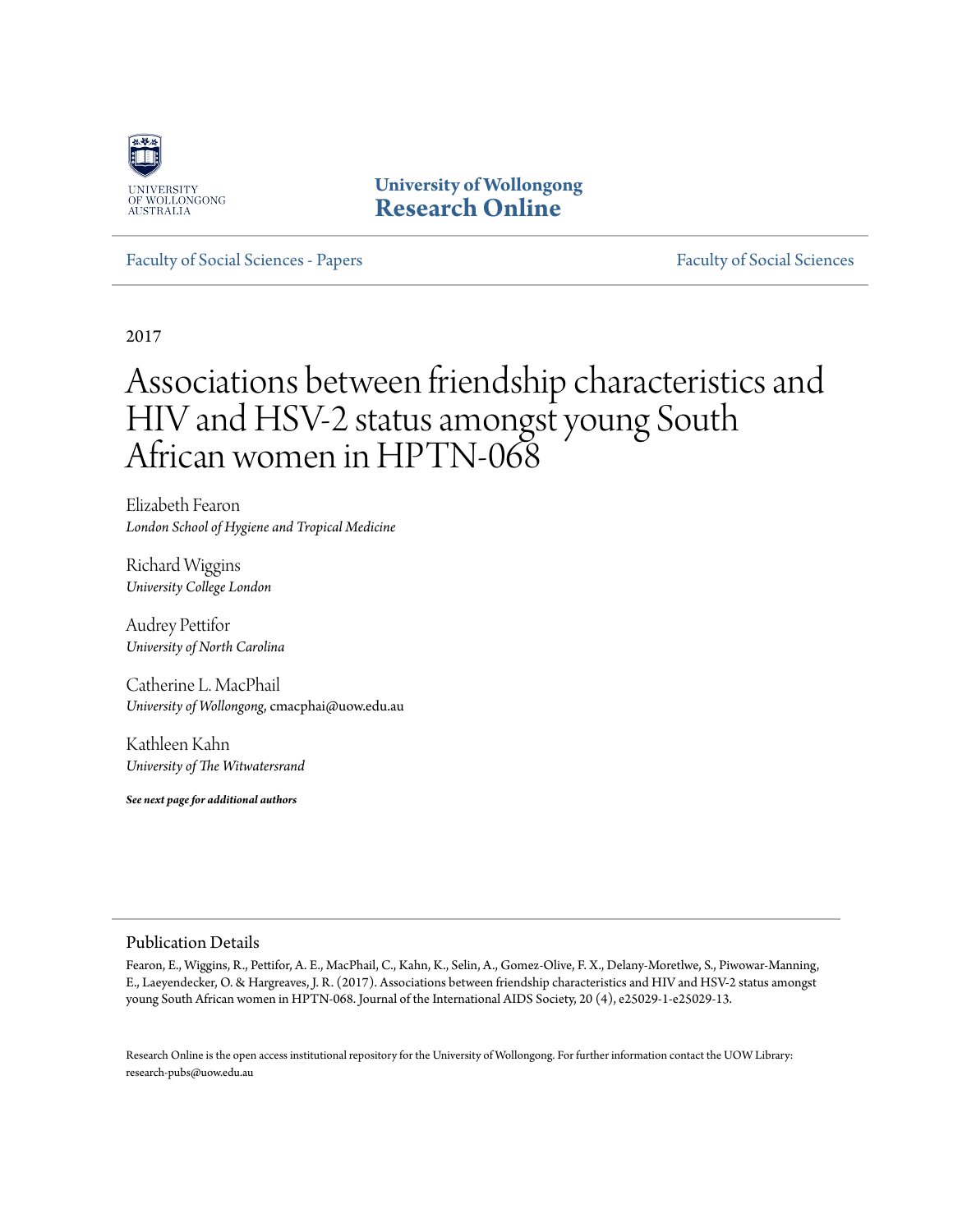## Associations between friendship characteristics and HIV and HSV-2 status amongst young South African women in HPTN-068

### **Abstract**

**Introduction:** Prevalence of HIV among young women in South Africa remains extremely high. Adolescent peer groups have been found to be an important influence on a range of health behaviours. The characteristics of young women's friendships might influence their sexual health and HIV risk via connections to sexual partners, norms around sexual initiation and condom use, or provision of social support. We investigated associations between young women's friendships and their Herpes Simplex Virus Type 2 (HSV-2) and HIV infection status in rural South Africa. **Methods:** Our study is a cross-sectional, egocentric network analysis. In 2011 to 2012, we tested 13- to 20-year-old young women for HIV and HSV-2, and collected descriptions of five friendships for each. We generated summary measures describing friend socio-demographic characteristics and the number of friends perceived to have had sex. We used logistic regression to analyse associations between friend characteristics and participant HIV and HSV-2 infection, excluding likely perinatal HIV infections. **Results:** There were 2326 participants included in the study sample, among whom HIV and HSV-2 prevalence were 3.3% and 4.6% respectively. Adjusted for participant and friend sociodemographic characteristics, each additional friend at least one year older than the participant was associated with raised odds of HIV (odds ratio  $(OR) = 1.37, 95\%$  CI 1.03 to 1.82) and HSV-2 (adjusted OR=1.41, 95% CI 1.18 to 1.69). Each additional friend perceived to have ever had sex also raised the odds of HIV (OR = 1.29, 95% CI 1.03 to 1.63) and HSV-2 (OR=1.18, 95% CI 1.03 to 1.35). **Discussion:** We found good evidence that a greater number of older friends and friends perceived to have had sex were associated with increased risk for HSV-2 and HIV infection among young women. **Conclusions:** The characteristics of young women's friendships could contribute to their risk of HIV infection. The extent to which policies or programmes influence age-mixing and young women's normative environments should be considered.

#### **Keywords**

between, women, african, south, young, amongst, associations, status, hptn-068, hsv-2, hiv, characteristics, friendship

#### **Disciplines**

Education | Social and Behavioral Sciences

#### **Publication Details**

Fearon, E., Wiggins, R., Pettifor, A. E., MacPhail, C., Kahn, K., Selin, A., Gomez-Olive, F. X., Delany-Moretlwe, S., Piwowar-Manning, E., Laeyendecker, O. & Hargreaves, J. R. (2017). Associations between friendship characteristics and HIV and HSV-2 status amongst young South African women in HPTN-068. Journal of the International AIDS Society, 20 (4), e25029-1-e25029-13.

#### **Authors**

Elizabeth Fearon, Richard Wiggins, Audrey Pettifor, Catherine L. MacPhail, Kathleen Kahn, Amanda Selin, F Gomez-Olive, Sinead Delany-Moretlwe, Estelle Piwowar-Manning, Oliver Laeyendecker, and James Hargreaves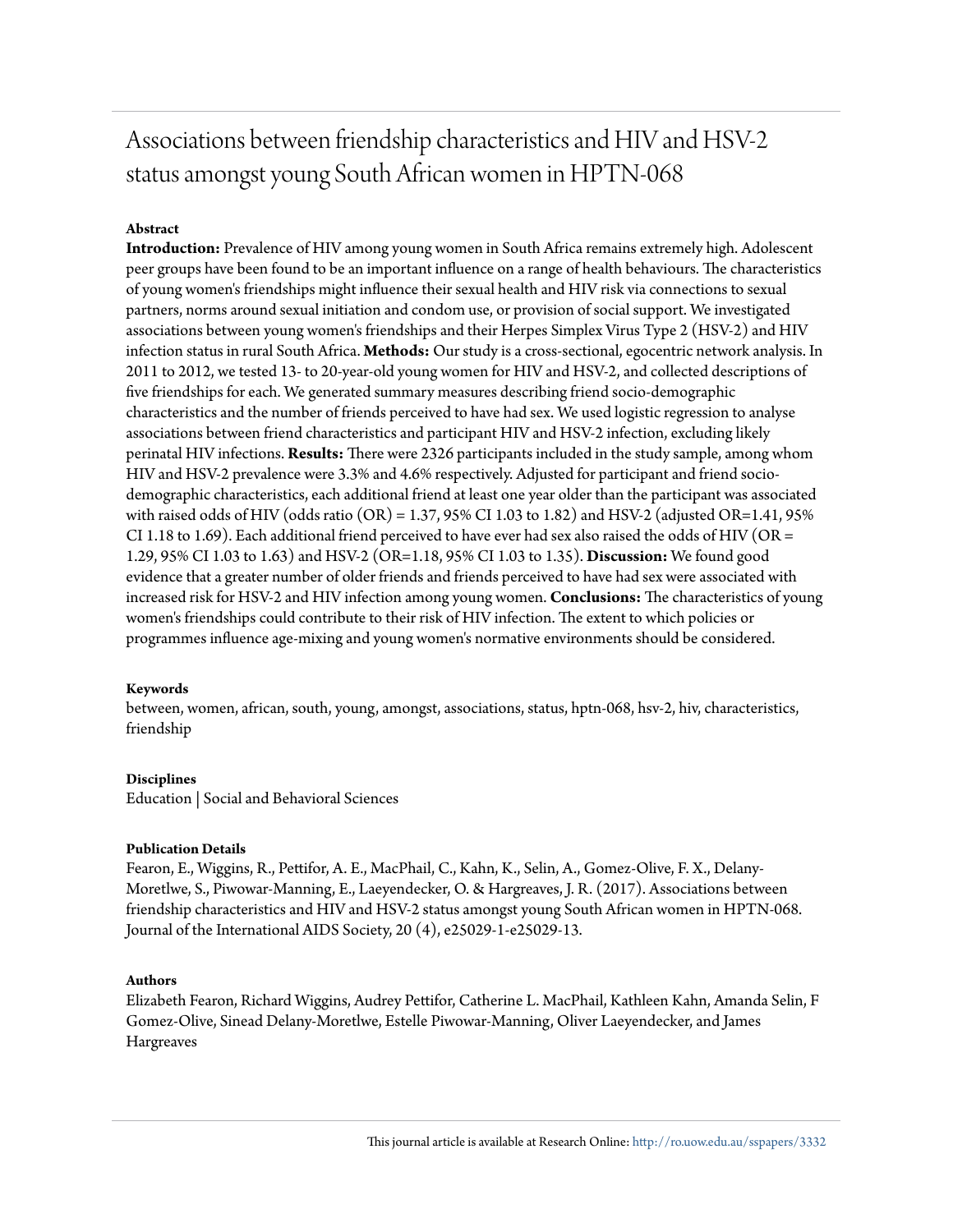## RESEARCH ARTICLE



## Associations between friendship characteristics and HIV and HSV-2 status amongst young South African women in HPTN-068

Elizabeth Fearon<sup>[1](http://orcid.org/0000-0001-5574-251X)</sup> (**p**), Richard D Wiggins<sup>2</sup>, Audrey E Pettifor<sup>3</sup> (**p**), Catherine MacPhail<sup>4,5</sup>, Kathleen Kahn<sup>6,7,8</sup>, Amanda Selin<sup>3</sup>, F Xavier Gómez-Olivé<sup>6,8</sup>, Sinéad Delany-Moretlwe<sup>4</sup>, Estelle Piwowar-Manning<sup>9</sup> , Oliver Laevendecker<sup>10,11</sup>  $\Box$  and James R Hargreaves<sup>1</sup>

Corresponding author: Elizabeth Fearon, 15-17 Tavistock Place, London School of Hygiene and Tropical Medicine, London, WC1H 9 SH, United Kingdom. Tel: +44 297 7927 2877. ([Elizabeth.Fearon@lshtm.ac.uk](mailto:Elizabeth.Fearon@lshtm.ac.uk))

#### Abstract

Introduction: Prevalence of HIV among young women in South Africa remains extremely high. Adolescent peer groups have been found to be an important influence on a range of health behaviours. The characteristics of young women's friendships might influence their sexual health and HIV risk via connections to sexual partners, norms around sexual initiation and condom use, or provision of social support. We investigated associations between young women's friendships and their Herpes Simplex Virus Type 2 (HSV-2) and HIV infection status in rural South Africa.

Methods: Our study is a cross-sectional, egocentric network analysis. In 2011 to 2012, we tested 13- to 20-year-old young women for HIV and HSV-2, and collected descriptions of five friendships for each. We generated summary measures describing friend socio-demographic characteristics and the number of friends perceived to have had sex. We used logistic regression to analyse associations between friend characteristics and participant HIV and HSV-2 infection, excluding likely perinatal HIV infections.

Results: There were 2326 participants included in the study sample, among whom HIV and HSV-2 prevalence were 3.3% and 4.6% respectively. Adjusted for participant and friend socio-demographic characteristics, each additional friend at least one year older than the participant was associated with raised odds of HIV (odds ratio (OR) = 1.37, 95% CI 1.03 to 1.82) and HSV-2 (adjusted OR=1.41, 95% CI 1.18 to 1.69). Each additional friend perceived to have ever had sex also raised the odds of HIV (OR = 1.29, 95% CI 1.03 to 1.63) and HSV-2 (OR=1.18, 95% CI 1.03 to 1.35).

Discussion: We found good evidence that a greater number of older friends and friends perceived to have had sex were associated with increased risk for HSV-2 and HIV infection among young women.

Conclusions: The characteristics of young women's friendships could contribute to their risk of HIV infection. The extent to which policies or programmes influence age-mixing and young women's normative environments should be considered.

Keywords: HIV; young women; adolescents; social networks; friendships; peer influence; social norms; HSV-2; South Africa

#### Received 14 November 2016; Accepted 7 November 2017

Copyright © 2017 The Authors. Journal of the International AIDS Society published by John Wiley & sons Ltd on behalf of the International AIDS Society. This is an open access article under the terms of the [Creative Commons Attribution](http://creativecommons.org/licenses/by/4.0/) License, which permits use, distribution and reproduction in any medium, provided the original work is properly cited.

## 1 | INTRODUCTION

South Africa has a severe HIV epidemic with young women at high risk for infection [[1,2](#page-9-0)]. While young women's sexual behaviours can influence their HIV risk [\[3](#page-9-0)], the limited impact of individual behavioural interventions on HIV incidence has pointed to the importance of structural factors that characterise and shape young women's social environments [\[4](#page-9-0)–8]. Adolescents' peers, who make up much of their day-to-day social environment, could be important links in causal chains from structural drivers of HIV risks to proximate HIV exposures.

Peer relationships grow in importance as children move into adolescence [\[9](#page-10-0)–[11](#page-10-0)]. They may serve as conduits for dominant norms about gender and sexuality, as well as for information

and resources and as the social contacts through which young women form sexual partnerships. Research from other populations has found that characteristics of adolescents' peers and friends can affect a range of behaviours, including sexual behaviour [[12](#page-10-0)–[15\]](#page-10-0). There are different mechanisms by which such influence could occur [[16\]](#page-10-0). Young women who believe that more of their friends are sexually active might become sexually active themselves. Previous research has found such perceived behaviour, often referred to as "descriptive norms," can encourage people to align their behaviour accordingly, even when such perceptions are inaccurate [[17,18](#page-10-0)]. The sociodemographic characteristics of friends could affect the kinds of acquaintances and sexual partners a young woman is likely to meet, as well as the sexual behaviours she perceives to be normative. A previous study from the Western Cape in South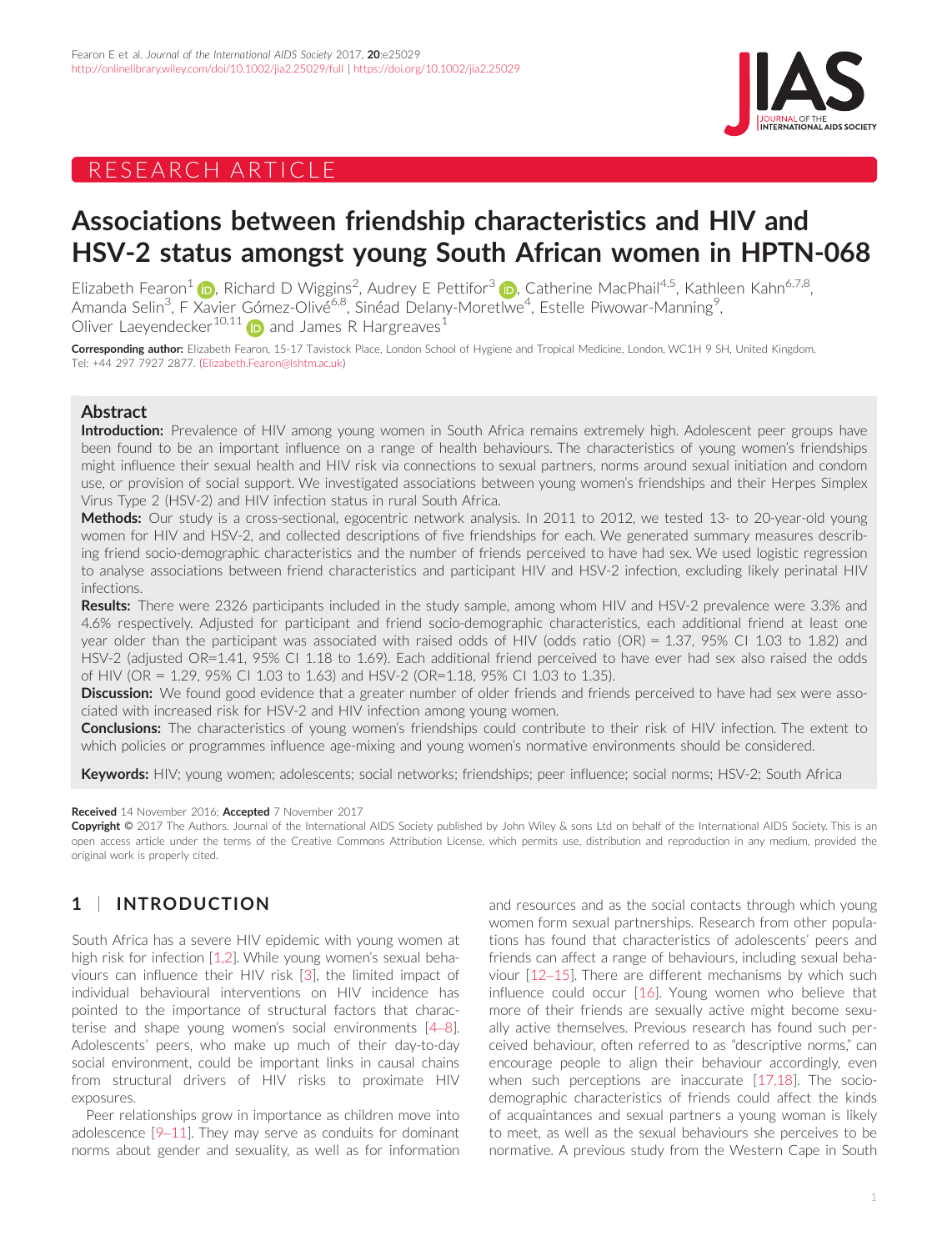Africa has found that estimated exposure to older classmates over time, common when young people repeat grades at school, was associated with sexual debut and having older sexual partners in young women [\[19](#page-10-0)]. Friends serve as social connections, introducing young people to partners and helping to facilitate relationships [[20\]](#page-10-0). Because social relationships tend to exhibit a high level of homophily (similarity), male friends, friends out of school and older friends might be more likely to connect young women to older sexual partners than younger female friends [[21](#page-10-0)].

This study explores the possible role of adolescent girls' friends in their risk of acquiring HIV. While qualitative research from South Africa suggests that peers might be influential [\[6,20,22,23](#page-10-0)], the quantitative evidence base is weak and there is no study that uses HIV as an outcome [\[24](#page-10-0)].The baseline survey [\[25\]](#page-10-0) from HPTN 068: Effect of Cash Transfer for the Prevention of HIV among Young South African Women provided an opportunity to examine the evidence for these hypotheses about the associations between friendship characteristics and HIV and HSV-2 status amongst 13- to 20-yearold young women in rural South Africa.

## 2 | METHODS

#### 2.1 | Population and setting

Participants were 13- to 20-year-old unmarried young women enrolled in grades 8 to 11 in school and recruited between March 2011 and December 2012 for HPTN 068. The trial investigated the effect of conditional cash transfers (CCT) on young women's school attendance and on HIV acquisition [\[26](#page-10-0)].

Participants resided in the Agincourt health and sociodemographic surveillance system (HDSS) site [\[27\]](#page-10-0) including 28 villages in a deprived and densely populated, but rural area in Mpumalanga province in north-east South Africa. HIV prevalence among individuals over 15 in the site is 19.4% of women and 10.6% of men. Prevalence by age rises steeply from 5.5% of young women aged 15 to 19 to 27% among women aged 20 to 24 years [\[28\]](#page-10-0).

## 2.2 | Data collection

Fieldworkers visited households identified in the annual demographic census as likely to house eligible young women in order to confirm eligibility, explain the study and obtain informed consent (assent for under 18s) from one eligible young woman per household and a parent/guardian. The parent/guardian then completed a survey with information about the household and the young woman was given a time to attend a "weekend camp" at a nearby community venue or study office [[26](#page-10-0)]. Here, she completed her baseline survey, HIV/HSV-2 testing and pre and post-test counselling and randomisation to study arm.

The young woman's survey, conducted in either English or Shangaan, included sections on socio-demographic characteristics, education, sexual behaviours, characteristics of up to three previous sexual partners and a module on friendships. Participants completed the survey alone using Audio Computer Assisted Self Interview (ACASI) for most modules to reduce social desirability bias [[29\]](#page-10-0). The friendship module was

delivered by trained interviewers using Computer Assisted Personal Interview (CAPI) because the module structure was relatively complex and less sensitive in nature.

## 2.3 | Measures

#### 2.3.1 | Friendship exposures

Young women were asked to think of five of their closest friends – their "friendship nets." Personal identifiers were not collected. They described these friends and their relationship to them in terms of their socio-demographic attributes, where and how often they saw them, how long they had known them, their perceptions of their sexual behaviour, and communication with them about sex and HIV. The questionnaire was translated and back-translated and interpretation of "friend" in Shangaan was checked. We did not attempt to impose a definition of "friend" as we wanted to capture the diversity in friendship types that might exist.

For this analysis, we have used a "personal network exposure" approach to capture the influence of the network (also referred to as an ego-net) [\[30](#page-10-0)–33], rather than examining the effects of each friend separately because it is a better measure of the overall friendship environment a young woman is exposed to. Thus, friendship exposures for each participant were treated either as values between 0 and 5, or as binary variables ("has at least one friend") for rarer friendship characteristics. Young women were excluded if they refused to give a response to one of the friendship characteristics for more than three friends.

The main friendship variables of interest to this study included: the number of friends perceived to have ever had sex; the number of friends who were more than one year older than the participant; whether the participant reported at least one friend not attending school; and whether the participant reported at least one male friend. Because approximately one-quarter of friends were also reported to be blood relatives, we included number of friends who were also blood relatives in the analysis.

#### 2.3.2 | Outcomes

Two different, site-validated, HIV rapid tests, the Determine™ HIV-1/2 (Alere Medical Co., Ltd, Matsudo-shi, Chiba, Japan) and FDA-cleared Uni-gold Recombigen HIV test (Trinity Biotech plc, Bray, Co. Wicklow, Ireland), were conducted in parallel. If one or both of the tests was reactive, a CD4 count and a western blot confirmatory test were conducted. Participants were considered to be HIV seropositive if western blot test was positive. HSV-2 testing was completed using the Kalon assay (Herpes Simplex Virus Type 2 IgG ELISA; Kalon Biologics Ltd, Guildford, UK) with an index cutoff of 1.5.

## 2.4 | Analysis

We examined differences between the sample population and those excluded for missing data. We summarised socio-demographic characteristics of the participants alongside the characteristics of their friendship networks and their HIV and HSV-2 status. To test whether outcomes varied by village or school, we fit two-level logistic regression models containing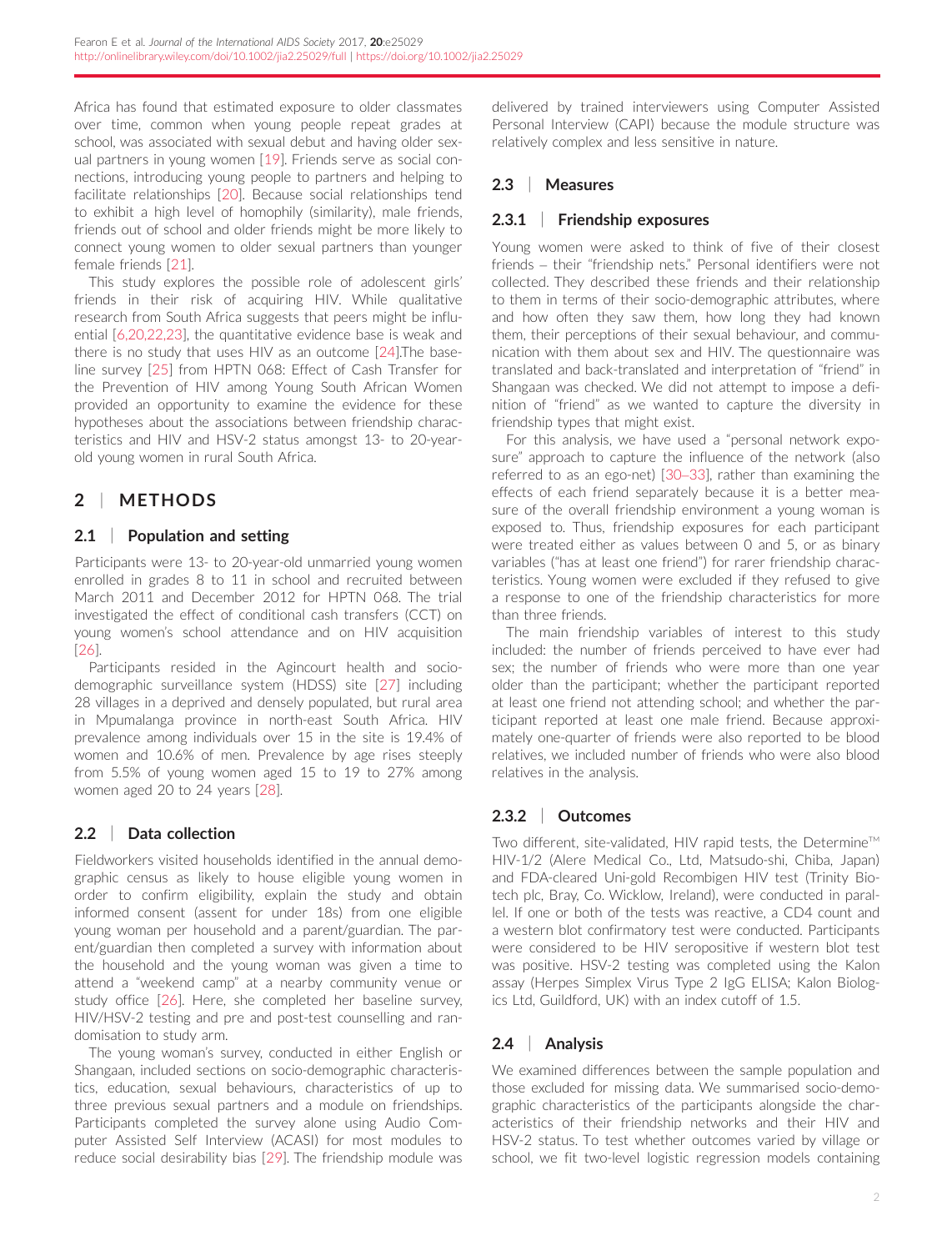only the outcome (null effects models) with random effects by school or village to examine whether the proportion of the variance explained by village or school was greater than would be expected by chance by inspecting the estimated intraclass correlation coefficients under a modified  $\chi^2$  [[34](#page-10-0)].

The characteristics of participants, including those of their households, could plausibly affect both what kind of friends they have and their risk of HIV and HSV-2 [[35](#page-10-0)]. We adjusted for the participants' age in years, school grade, whether participants' parents were alive, relative household socio-economic position (SEP), and parent's education. It was possible that friend characteristics could confound each other, such as confounding between friend age and perceived sexual activity. However, to avoid over-adjusting, we first entered the sociodemographic characteristics of friends (Model 1) and then added the number of friends perceived to have had sex to the model (Model 2). We assessed the evidence for associations using likelihood ratio tests to compare models.

To assess whether participant and friendship net characteristics might operate differently in younger (13 to 15 years old) versus older participants (16 to 20 years old), we used likelihood ratio tests to compare models with and without interaction terms.

It is plausible that some HIV-positive young women in the study were perinatally infected. While there has been an absence of long-term cohort studies to observe survival among adolescents born and infected prior to availability of antiretroviral treatment (ART), recent studies suggest that 20% to 30% could survive to at least age 10 [[36](#page-10-0)–[41\]](#page-10-0). This could represent a substantial proportion of prevalent HIV cases, particularly among younger adolescents. On this basis, given the rapidly rising HIV incidence amongst antenatal attendees [\[42,43](#page-10-0)] in South Africa during the period in which these young women were born (1991 to 1999), and given our findings presented in the Additional File, we chose in our primary analyses for HIV outcome to exclude young women who were HIV positive, yet reported never having had sex, n=36. (They were not excluded from HSV-2 analyses). Evidence for this decision is presented in an Additional File, but associations with HIV discussed in this paper otherwise refer to young women excluding those judged to have been perinatally infected.

#### 2.5 | Ethics

The HPTN 068 study trial has ethical approval from the Ethics Committees of the University of North Carolina, the University of the Witwatersrand, Mpumalanga Province Health Research and Ethics Committee and the London School of Hygiene and Tropical Medicine (LSHTM). The analysis presented here has additional approval from the LSHTM.

### 3 | RESULTS

#### 3.1 | Participant characteristics and those of their friends

There were 2537 young women recruited to the HPTN 068 study, of whom 2326 were retained for this study, (Figure 1). Four young women were withdrawn from the study, four were excluded because HIV infection status could not be determined due to incomplete or inconclusive test results, and five were excluded because their HSV-2 tests were inconclusive. There were 116 participants from one village who did not complete the friendship module as this was delayed in ethical review and not yet included in the survey. We did not find differences in their socio-demographic characteristics, HIV or HSV-2 prevalence from other participants (not shown here).

Of the 2326 young women included in the study, mean age was 15.5 years old (Table [1](#page-5-0)). For 32.0% of young women,



Figure 1. Flow diagram of study sample.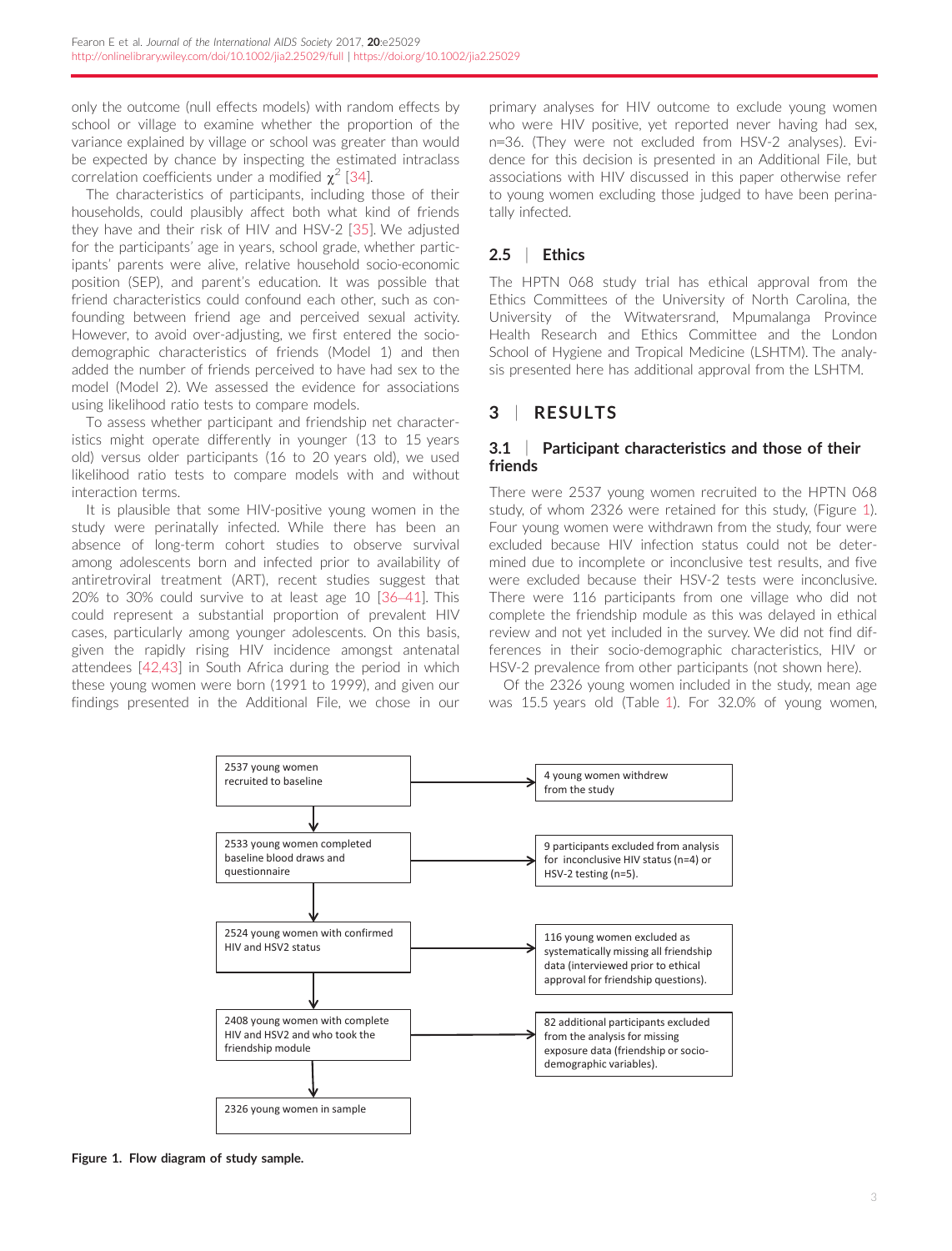#### <span id="page-5-0"></span>Table 1. Characteristics of participants and their friendship nets, n=2326

| Participant characteristics                 | n<br>15.5 | %<br>15  |
|---------------------------------------------|-----------|----------|
| Participant age in years                    | (mean)    | (median) |
| School grade                                |           |          |
| 8                                           | 598       | 25.7     |
| 9                                           | 628       | 27.0     |
| 10                                          | 631       | 27.1     |
| 11                                          | 469       | 20.2     |
| Orphanhood status                           |           |          |
| Both alive                                  | 1581      | 68.0     |
| Father died/unknown                         | 465       | 20.0     |
| Mother died/unknown                         | 143       | 6.1      |
| Both died/unknown                           | 137       | 5.9      |
| Father's highest level of education         |           |          |
| No school                                   | 396       | 17.0     |
| Attended primary (complete and incomplete)  | 421       | 18.1     |
| Attended secondary but did not complete     | 431       | 18.5     |
| Completed secondary school plus             | 649       | 27.9     |
| Don't know                                  | 429       | 18.4     |
| Mother's highest level of education         |           |          |
| No school                                   | 381       | 16.4     |
| Attended primary (complete and incomplete)  | 511       | 22.0     |
|                                             | 636       |          |
| Attended secondary but did not complete     |           | 27.3     |
| Completed secondary school plus             | 597       | 25.7     |
| Don't know                                  | 201       | 8.6      |
| Number of friends perceived to have had sex |           |          |
| $\bigcirc$                                  | 913       | 39.3     |
| 1                                           | 330       | 14.2     |
| $\overline{2}$                              | 254       | 10.9     |
| 3                                           | 261       | 11.2     |
| 4                                           | 260       | 11.2     |
| 5                                           | 308       | 13.2     |
| Number of friends >1 year older             |           |          |
| $\bigcirc$                                  | 1085      | 46.6     |
| $\mathbf{1}$                                | 621       | 26.7     |
| $\overline{2}$                              | 337       | 14.5     |
| 3                                           | 192       | 8.3      |
| 4                                           | 64        | 2.8      |
| 5                                           | 27        | 1.2      |
| At least one male friend                    |           |          |
| Yes                                         | 298       | 12.8     |
| At least one friend out of school           |           |          |
| Yes                                         | 451       | 19.4     |
| Number of friends who are relatives         |           |          |
| 0                                           | 933       | 40.1     |
| 1                                           | 680       | 29.2     |
| $\overline{2}$                              | 433       | 18.6     |
| 3                                           | 178       | 7.7      |
| 4                                           | 72        | 3.1      |
| 5                                           | 30        | 1.3      |
| HIV status                                  |           |          |
| Positive                                    | 76        | 3.3      |
|                                             |           |          |

Table 1. (Continued)

| Participant characteristics | n      | %        |
|-----------------------------|--------|----------|
|                             | 15.5   | 15       |
| Participant age in years    | (mean) | (median) |
| HSV-2 status                |        |          |
| Positive                    | 106    | 46       |

either their father, mother or both parents had died or their vital status was unknown. Parents were reported to have a mix of educational attainments, with 16.4% of mothers and 17.0% of fathers reported to have had no schooling.

Of the 2326 young women in the sample, there were 76 who tested positive for HIV (3.3%, 95% CI 2.5 to 4.0), 36 of whom reported never having had sex and were therefore excluded from further analysis investigating HIV. The HSV-2 prevalence was 4.6%, 95% CI 3.7 to 5.4 (106 participants). There was no evidence that prevalence of HIV and HSV-2 varied significantly across schools or villages, ICCs<0.01.

Over half of participants reported that at least one of their five reported friends was more than one year older (53.4%). Only 12.8% of participants reported a male friend, and 80.6% reported that all their friends attended school. There were 59.9% who included at least one friend who was also a blood relative. For 39.3% of young women, no friends were perceived to have had sex, while 13.2% thought that all of their friends had sex.

#### 3.2 | Associations with HIV and HSV-2, adjusted for participant age

HIV-infected young women were on average older than HIV uninfected young women (mean age 17.4 vs. 15.5 years), and the odds of being HIV infected increased with every additional year of age (unadjusted OR 1.89; 95% CI 1.57 to 2.28) (Table [2\)](#page-6-0). There was no association between HIV status and grade at school, whether parents were alive, household SEP, and mother's or father's education when adjusted for age.

As with HIV, HSV-2 seroprevalence increased with age (OR=1.73, 95% CI 1.54 to 1.95). In contrast to HIV, being HSV-2 positive was less common among participants from the second and third SEP quintiles compared to the first (OR=0.36, 95% CI 0.18 to 0.71 and OR=0.51, 95% CI 0.27 to 0.95, respectively) and among young women whose fathers had completed high school compared to those whose fathers had no schooling (OR=0.45, 95% CI 0.23 to 0.88).

#### 3.3 | Friendship socio-demographic characteristics and associations with HIV and HSV-2

Young women who were HIV positive reported that a higher number of friends were at least one year older than themselves (mean 1.4 vs. 1.0 of the five friends). Each additional friend at least one year older was associated with increased odds of HIV infection, after adjusting for age, (adjusted OR=1.44, 95% CI 1.14 to 1.83), (Table [2\)](#page-6-0). Controlling for other participant and friend socio-demographic characteristics, weakened this association only slightly (OR=1.37 95% CI 1.03 to 1.82) (Table [3](#page-7-0) Model 1).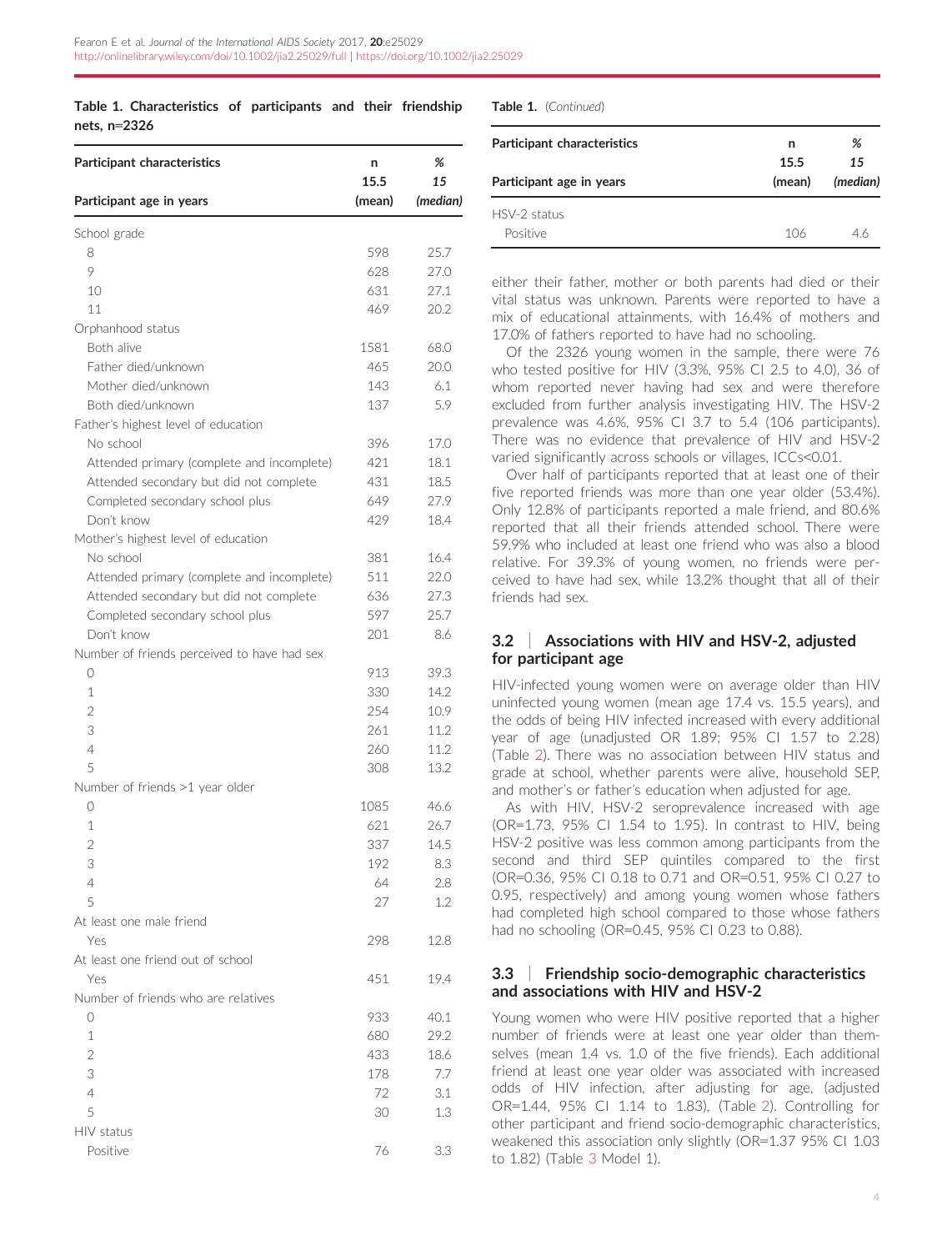| č                                                                                                              |  |
|----------------------------------------------------------------------------------------------------------------|--|
|                                                                                                                |  |
| l<br>Ì                                                                                                         |  |
|                                                                                                                |  |
|                                                                                                                |  |
| $\begin{array}{c}\n\bullet \\ \bullet \\ \bullet \\ \bullet\n\end{array}$                                      |  |
|                                                                                                                |  |
|                                                                                                                |  |
|                                                                                                                |  |
|                                                                                                                |  |
| $\sim$ 10000                                                                                                   |  |
|                                                                                                                |  |
| İ                                                                                                              |  |
|                                                                                                                |  |
|                                                                                                                |  |
|                                                                                                                |  |
| į                                                                                                              |  |
|                                                                                                                |  |
|                                                                                                                |  |
|                                                                                                                |  |
| ١                                                                                                              |  |
|                                                                                                                |  |
| ֦֖֖֖֧ׅ֧֧֧֧֧֧֪ׅ֧֧֪֧֪ׅ֧֪ׅ֧֪ׅ֧֪ׅ֧֪֪֧֪ׅ֧֪ׅ֧֪ׅ֧֪ׅ֧֧֪ׅ֧֪ׅ֧֪֧֪ׅ֧֪֧֚֚֚֚֚֚֚֚֚֚֚֚֚֚֚֚֚֚֚֚֚֚֚֚֚֘֝֝֟֓֝֬֝֓֝֬֝֬֓֝֬֓֝֬֓֓֝֬֓֝֬ |  |
|                                                                                                                |  |
|                                                                                                                |  |
| í                                                                                                              |  |
|                                                                                                                |  |
|                                                                                                                |  |
|                                                                                                                |  |
|                                                                                                                |  |
|                                                                                                                |  |
|                                                                                                                |  |
|                                                                                                                |  |
|                                                                                                                |  |
|                                                                                                                |  |
|                                                                                                                |  |
|                                                                                                                |  |
|                                                                                                                |  |
|                                                                                                                |  |
|                                                                                                                |  |
|                                                                                                                |  |
|                                                                                                                |  |
|                                                                                                                |  |
|                                                                                                                |  |
|                                                                                                                |  |
|                                                                                                                |  |
|                                                                                                                |  |
|                                                                                                                |  |
|                                                                                                                |  |
|                                                                                                                |  |
|                                                                                                                |  |
| ł<br>)                                                                                                         |  |
|                                                                                                                |  |
|                                                                                                                |  |
|                                                                                                                |  |
|                                                                                                                |  |
|                                                                                                                |  |
|                                                                                                                |  |
|                                                                                                                |  |
| $\overline{\phantom{a}}$                                                                                       |  |
| İ                                                                                                              |  |
| ė                                                                                                              |  |
| Ć                                                                                                              |  |
| =<br>5<br>İ                                                                                                    |  |
| ے<br>ج<br>ׇ֚֬֡<br>l                                                                                            |  |
|                                                                                                                |  |
|                                                                                                                |  |
|                                                                                                                |  |
|                                                                                                                |  |
|                                                                                                                |  |
|                                                                                                                |  |
|                                                                                                                |  |
|                                                                                                                |  |
|                                                                                                                |  |
|                                                                                                                |  |
|                                                                                                                |  |
|                                                                                                                |  |
|                                                                                                                |  |
|                                                                                                                |  |
| ١                                                                                                              |  |

|                                                                                                                   |                                              |                                            | HIV, n=2290                    |                      |                      |         |                                           |                                     | HSV-2, n=2326                  |                      |                          |         |
|-------------------------------------------------------------------------------------------------------------------|----------------------------------------------|--------------------------------------------|--------------------------------|----------------------|----------------------|---------|-------------------------------------------|-------------------------------------|--------------------------------|----------------------|--------------------------|---------|
|                                                                                                                   | HIV positive n, %                            |                                            | $\frac{R}{C}$                  | 95% CI               |                      | p value | $HSV-2+n, %$                              |                                     | δŘ                             | 95% CI               |                          | p value |
| Each additional year in age                                                                                       | HIV positive<br>17.4 mean                    | HIV negative<br>15.5 mean                  | 1.89                           | 1.57                 | 2.28                 | < 0.001 | 15.4 mean<br>$HSV-2-$                     | 17.0 mean<br>HSV-2+                 | 1.73                           | 1.54                 | 1.95                     | < 0.001 |
| School grade<br>$\circ$<br>$\infty$                                                                               | 8/622<br>2/577                               | $\degree$<br>$\mathop{\mathbb{C}}$ .       | 1.00<br>2.11                   | 0.44                 | 10.18                | 0.618   | 9/598<br>15/628                           | 1.5<br>2.4                          | 1.00<br>1.02                   | 0.43                 | 2.37                     | 0.597   |
| Orphanhood<br>$\Omega$<br>$11$                                                                                    | 9/626<br>18/465                              | $\frac{8}{1}$<br>4.1                       | 1.32<br>1.84                   | 0.38<br>0.27         | 6.45<br>9.07         |         | 43/469<br>39/631                          | 9.2<br>6.2                          | 1.48<br>1.43                   | 0.67<br>0.62         | 3.28<br>3.33             |         |
| Mother only alive<br>Parents alive                                                                                | 22/1565<br>9/457                             | 14<br>2.0                                  | $1.00$<br>1.25                 | 0.56                 | 2.76                 | 0.277   | 22/465<br>66/1581                         | 4.2<br>4.7                          | $1.00$<br>1.03                 | 0.62                 | $1.71\,$                 | 0.564   |
| Neither parent alive<br>Father only alive<br>Household SEP                                                        | 3/140<br>6/128                               | $2.1\,$<br>47                              | 1.43<br>2.78                   | 1.08<br>0.41         | 7.20<br>4.97         |         | 10/143<br>8/137                           | 7.0<br>5.8                          | 1.19<br>1.71                   | 0.83<br>0.55         | 3.50<br>2.59             |         |
| First quintile<br>Second<br>Fourth<br>Third                                                                       | 7/454<br>6/454<br>10/452<br>11/461           | 1.5<br>1.3<br>2.4<br>2.2                   | $1.00$<br>0.74<br>1.36<br>0.67 | 0.24<br>0.27<br>0.56 | 2.00<br>1.89<br>3.30 | 0.631   | 12/460<br>20/468<br>33/461<br>16/461      | 2.6<br>3.5<br>43<br>7.2             | 0.36<br>0.68<br>$1.00$<br>0.51 | 0.18<br>0.38<br>0.27 | 0.95<br>1.23<br>0.71     | 0.010   |
| Attended primary but not<br>Mother's education<br>No school<br>Fifth                                              | 6/469<br>8/378<br>13/502                     | 1.3<br>2.6<br>$2.1\,$                      | 0.79<br>$1.00$<br>1.38         | 0.56<br>0.28         | 3.42<br>2.23         | 0.458   | 25/476<br>24/381<br>25/511                | 53<br>6.3<br>4.9                    | 0.86<br>$1.00\,$<br>0.95       | 0.54<br>0.47         | 1.55<br>1.66             | 0.669   |
| Completed primary, some high<br>Completed high school<br>Father's education<br>Do not know<br>completed<br>school | 10/629<br>4/582<br>5/199                     | $\frac{6}{10}$<br>2.5<br>$\overline{O}$ .  | 0.95<br>0.52<br>1.38           | 0.37<br>0.15<br>0.44 | 2.46<br>1.78<br>4.38 |         | 30/636<br>21/597<br>6/201                 | 35<br>$30^{\circ}$<br>4.7           | 0.84<br>0.91<br>0.51           | 0.45<br>0.52<br>0.20 | 1.56<br>1.29<br>1.61     |         |
| Completed primary, some high<br>Attended primary but not<br>completed<br>No school<br>school                      | 6/415<br>5/428<br>8/390                      | $\overline{4}$<br>$1.2\,$<br>2.1           | 0.86<br>1.00<br>0.75           | 0.25<br>0.27         | 2.70<br>2.21         | 0.728   | 26/396<br>19/421<br>19/431                | 4.4<br>5.0<br>6.1                   | $1.00$<br>0.73<br>0.91         | 0.39<br>0.49         | 1.70<br>$1.37\,$         | 0.055   |
| Each additional friend perceived<br>Completed high school<br>to have had sex<br>Do not know                       | HIV negative<br>11/635<br>10/422<br>1.8 mean | HIV positive<br>3.6 mean<br>2.4<br>$1.7\,$ | 1.38<br>1.36                   | 0.54<br>0.50<br>1.09 | 3.55<br>1.68<br>3.37 | 0.004   | $HSV-2$ -<br>14/649<br>28/429<br>1.7 mean | $HSV-2 +$<br>3.2 mean<br>6.8<br>2.3 | 0.45<br>1.12<br>1.25           | 0.23<br>0.63<br>1.10 | 0.88<br>1.98<br>$1.41\,$ | < 0.001 |

<span id="page-6-0"></span>Fearon E et al. Journal of the International AIDS Society 2017, 20:e25029 <http://onlinelibrary.wiley.com/doi/10.1002/jia2.25029/full> | <https://doi.org/10.1002/jia2.25029>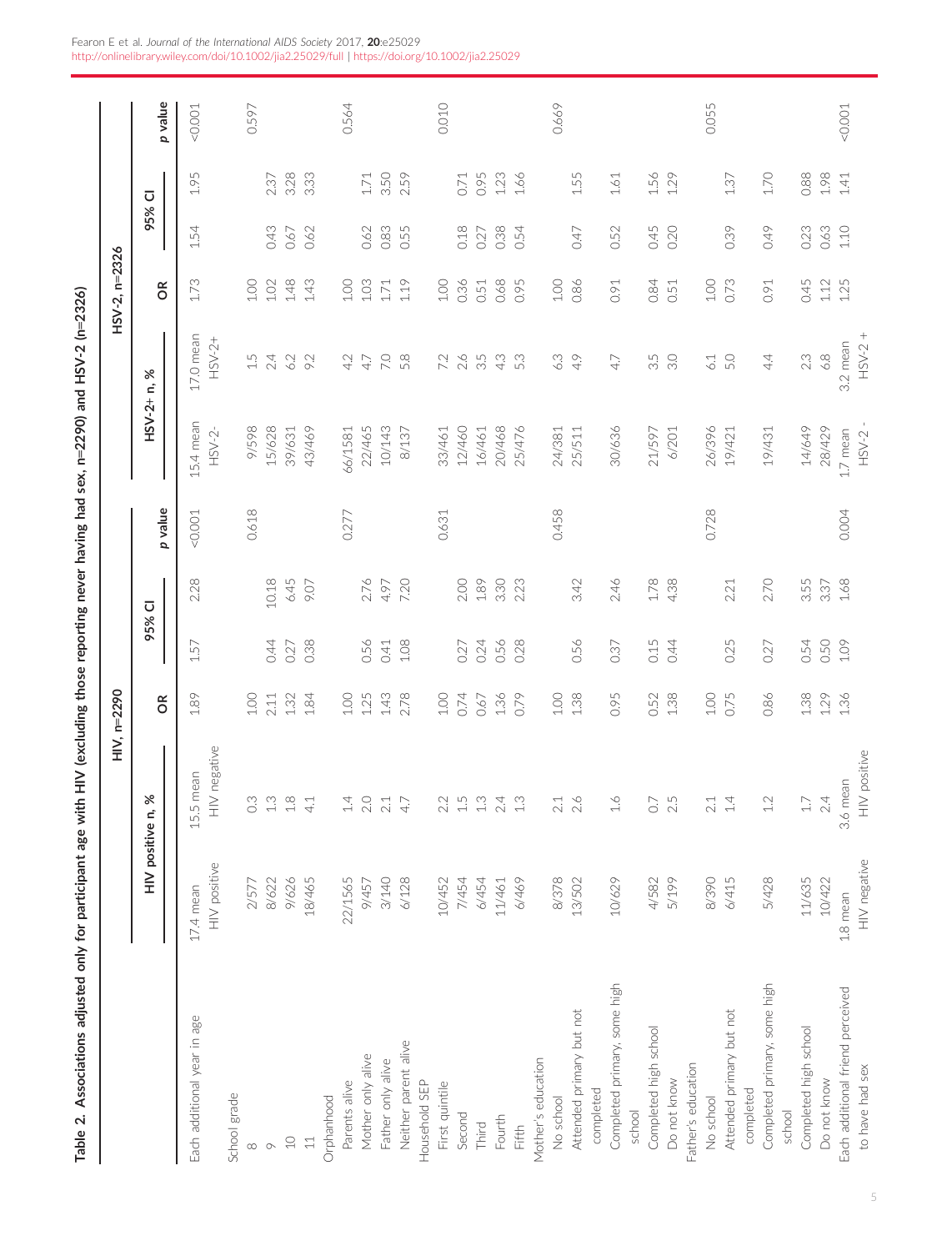| c<br>í |  |
|--------|--|
|        |  |

<span id="page-7-0"></span>

|                                 |                 |                     | HIV, n=2290 |        |                  |         |           |             | HSV-2, n=2326 |        |      |         |
|---------------------------------|-----------------|---------------------|-------------|--------|------------------|---------|-----------|-------------|---------------|--------|------|---------|
|                                 | HIV positive n, | ৯                   |             | 95% CI |                  |         |           | HSV-2+ n, % |               | 95% CI |      |         |
|                                 |                 |                     | õ           |        |                  | p value |           |             | õ             |        |      | p value |
| Each additional friend ≥1 year  | 1.0 mean        | 1.4 mean            | 1.44        | $1.14$ | 1.83             | 0.005   | 1.0 mean  | 1.3 mean    | 1.40          | $1.20$ | 1.63 | 0.001   |
| older                           | HIV negative    | HIV positive        |             |        |                  |         | $HSV-2$ - | $HSV-2 +$   |               |        |      |         |
| No male friends                 | 31/2000         | $\frac{6}{1}$       | 1.00        |        |                  | 0.135   | 88/2028   | 4.3         | 1.00          |        |      | 0.336   |
| >1 male friend                  | 9/290           | $\frac{1}{3}$       | 1.86        | 0.86   | 4.01             |         | 18/298    | $\ddot{o}$  | 1.31          | 0.77   | 2.24 |         |
| All friends in school           | 23/1851         | 12                  | 1.00        |        |                  | 0.112   | 69/1875   | 3.7         | 1.00          |        |      | 0.155   |
| >1 friend out of school         | 17/439          | 33                  | 1.74        | 0.89   |                  |         | 37/451    | 83          | 1.38          | 0.89   | 2.15 |         |
| Each additional friend who is a | 2.2 mean        | 3.0 mean            | 1.09        | 0.97   | $3.41$<br>$1.23$ | 0.157   | 2.2 mean  | 2.2 mean    | 0.98          | 0.90   | 1.06 | 0.577   |
| relative                        | HIV negative    | positive<br>$\geqq$ |             |        |                  |         | $HSV-2$ - | $HSV-2 +$   |               |        |      |         |
|                                 |                 |                     |             |        |                  |         |           |             |               |        |      |         |

Table 3. Associations between friendship network characteristics and HIV (excluding those reporting never having had sex, n=2290) and HSV-2 (n=2326) Table 3. Associations between friendship network characteristics and HIV (excluding those reporting never having had sex, n=2290) and HSV-2 (n=2326)

|                                                                    |      |        | Model 1 |                                                                                        |             |        | Model 2 |         |                |        | Model 1 |          |               |        | Model 2 |         |
|--------------------------------------------------------------------|------|--------|---------|----------------------------------------------------------------------------------------|-------------|--------|---------|---------|----------------|--------|---------|----------|---------------|--------|---------|---------|
|                                                                    | δŘ   | 95% CI |         | p value                                                                                | õ           | 95% CI |         | p value | õ              | 95% CI |         | p value  | $\frac{8}{5}$ | 95% CI |         |         |
|                                                                    |      |        |         |                                                                                        |             |        |         |         |                |        |         |          |               |        |         | p value |
| Each additional friend perceived to have had sex                   |      |        |         |                                                                                        | 1.29        | 1.03   | 1.63    | 0.025   |                |        |         |          | 1.18          | 1.03   | 1.35    | 0.014   |
| Each additional friend ≥1 year older                               | 1.37 | 1.03   | 1.82    | 0.036                                                                                  | 1.26        | 0.94   | 1.69    | 0.123   | 1.41           | 1.18   | 1.69    | $-0.001$ | 1.34          | 1.11   | 1.61    | 0.002   |
| No male friends                                                    | 001  |        |         | 0.202                                                                                  | 8<br>E      |        |         | 0.163   | $\frac{8}{10}$ |        |         | 0.295    | 00.1          |        |         | 0.292   |
| >1 male friend                                                     | 1.75 | 0.77   | 3.98    |                                                                                        | 1.85        | 0.81   | 4.22    |         | 1.37           | 0.77   | 2.43    |          | 1.37          | 0.77   | 2.43    |         |
| All friends in school                                              | 201  |        |         | 0.755                                                                                  | $rac{1}{1}$ |        |         | 0.851   | 001            |        |         | 0.734    | 1.00          |        |         | 0.808   |
| >1 friend out of school                                            | 1.13 | 0.52   | 2.49    |                                                                                        | 1.08        | 0.49   | 2.36    |         | 1.09           | 0.67   | 1.78    |          | 1.06          | 0.65   | 1.74    |         |
| Each additional friend who is a relative                           | 1.04 | 0.91   | 1.19    | 0.521                                                                                  | 106         | 0.92   | 1.21    | 0.439   | 0.94           | 0.86   | 1.04    | 0.216    | 0.95          | 0.86   | 1.04    | 0.239   |
| All models also adjusted for participant age in years, school grac |      |        |         | de, whether each parent was alive, household SEP, and mother's and father's education. |             |        |         |         |                |        |         |          |               |        |         |         |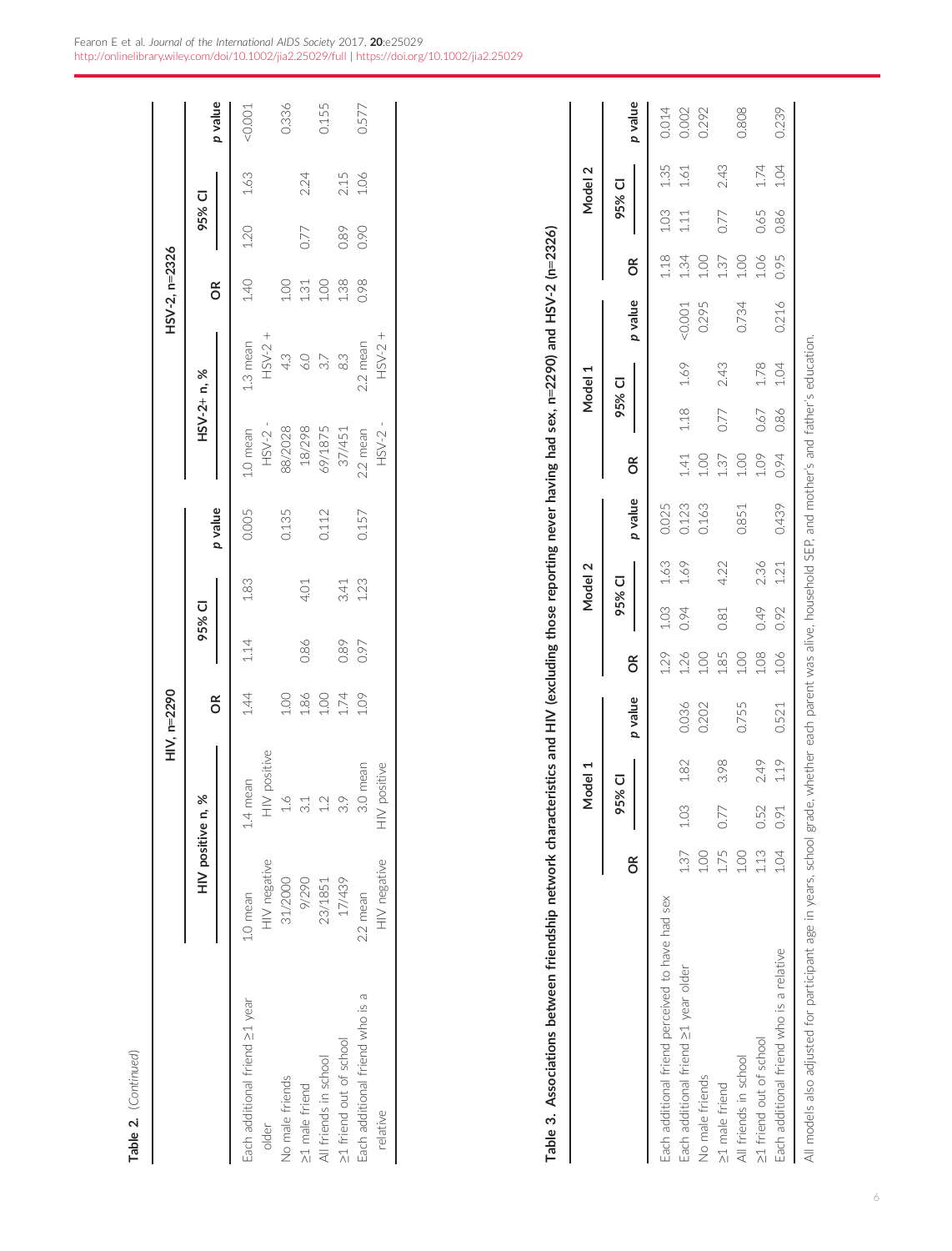Similar results were found for HSV-2, with the odds of infection increasing for each additional older friend, even after adjustment for age (OR 1.40, 95% CI 1.20 to 1.63) (Table [2\)](#page-6-0) and participant and friend characteristics (OR 1.41 95% CI 1.18 to 1.69, Table [3](#page-7-0), Model 1).

There was little evidence for raised odds of HIV among young women with at least one friend out of school (OR=1.74, 95% CI 0.89 to 3.41) and one friend who was male (OR=1.86, 95% CI 0.86 to 4.01) when adjusted for the participant's age (Table [2](#page-6-0)). Once adjusted for participant and friend socio-demographic characteristics, the association reduced further (OR=1.13, 95% CI 0.52 to 2.49) in the case of a friend out of school and for an effect of having at least one male friend (OR = 1.75, 95% CI 0.77 to 3.98, Table [3](#page-7-0) Model 1). These characteristics were not associated with HSV-2 status. Having more friends who were relatives was also not found to be associated with either HIV or HSV-2 (Tables [2](#page-6-0) and [3](#page-7-0)).

#### 3.4 | Perceived ever sex among friends and associations with HIV and HSV-2

There was good evidence that perceiving a greater number of friends to have ever had sex was associated with both HIV and HSV-2 infection. Adjusted for participant age, each additional friend thought to have had sex was associated with raised odds of HIV, (OR=1.36 95% CI 1.09 to 1.68) and for HSV-2 (OR=1.25 95% CI 1.10 to 1.41). The associations diminished but remained present even after further adjustment for participant and friend socio-demographic characteristics, including the number of older friends a young woman had. After adjustment, each additional friend perceived to have had sex was associated with 1.29 times the odds of HIV (95% CI 1.03 to 1.63) and 1.18 times the odds of HSV-2 (95% CI 1.03 to 1.35, Table [3](#page-7-0) Model 2).

We found no evidence that associations between friendship characteristics and HIV and HSV-2 status differed between younger (13 to 15 years) and older (16 to 20 years) participants.

## 4 | DISCUSSION

In this large sample from rural South Africa, the majority of young women's friends were also female and in school. Young women who had more friends who were at least one year older than themselves, and those who perceived that more of their friends had sex were more likely to be HSV-2 positive and to be HIV positive. There was strong evidence for these associations, even when we adjusted for the participant's and friends' socio-demographic characteristics.

Our findings are consistent with those from Lam et al.'s study in the Western Cape, South Africa, which found that a higher estimated exposure to older school classmates was associated with earlier sexual debut [[19\]](#page-10-0). Grade repetition has historically been common in South African schools, particularly among those primarily serving Black South Africans and disadvantaged communities [[44](#page-10-0)], under-resourced schools, and in Limpopo and Mpumalanga provinces, where our study was set [\[45\]](#page-10-0). Older friends could lead both to a normative environment encouraging earlier sex and could also serve as social connections to older sexual partners. Taken together, our

study and that of Lam et al. suggest that high levels of age mixing in settings like schools in which young women form their friendships could have negative effects on the sexual health of young people. However, since 2012 to 2014 changes in the Department of Basic Education's grade progression policy has meant that pupils should only repeat a grade once per "phase" (every three years), so the exposure of young people to older pupils in the same grades and age-mixing within friendships might now be decreasing [\[46\]](#page-10-0).

While having a greater number of older friends increased the odds of HSV-2 and HIV, there was evidence for an independent effect of perceiving more friends to have had sex on HSV-2. For HIV, much of the association with age could be due to this norm as the strength and evidence for this association diminished when perceived friend sexual activity was added to the model (Table [3](#page-7-0), Model 2). There have been other interventions to reduce young people's alcohol consumption via changing norms about the perceived prevalence of drinking behaviour amongst their peers [\[17,47,48](#page-10-0)]. A similar approach could be taken within HIV prevention interventions in this population. Delaying sexual debut in adolescents is a valuable public health initiative with potential for impact beyond the individual.

#### 4.1 | Strengths and Limitations

Our study had a large sample size and was nested within a randomised control trial and demographic surveillance site with experienced staff and strong oversight of study procedures. Our study did not rely on self-reported sexual behaviour as outcomes, which are subject to recall and social desirability biases [[49,50\]](#page-10-0). We examined effects of friend characteristics on HIV status directly and found similar associations as with HSV-2 status, which further strengthens our findings when excluding young women who might have been perinatally infected.

Unlike other studies of peer influence on adolescent sexual behaviour from sub-Saharan Africa found in a recent systematic review [\[24\]](#page-10-0), our study collected data about specific friends rather than asking about peers in general. This approach allowed us to better estimate the effects of different friend attributes within each young woman's friendship network, for example controlling for the effect of having older friends when examining the effect of having more friends who were perceived to have had sex. Distinguishing between the effects of different friend characteristics could help to focus on appropriate points for intervention, whether on perceptions of peer behaviours, the social environment in which friendships are formed, or a combination. As neither HIV nor HSV-2 varied significantly at the school/ village level, contextual confounding at this level is unlikely [[51\]](#page-10-0).

A limiting factor, however, is that our study was cross-sectional, and we therefore could not attribute causal associations between participant and friend characteristics. It is possible that young women chose friends who were like themselves and this accounts for the associations seen between friendship net characteristics and HIV and HSV-2 status [[52](#page-10-0)– [55](#page-10-0)]. It is also possible that young women might not have reported socio-demographic characteristics of their friends accurately and that social desirability bias could have affected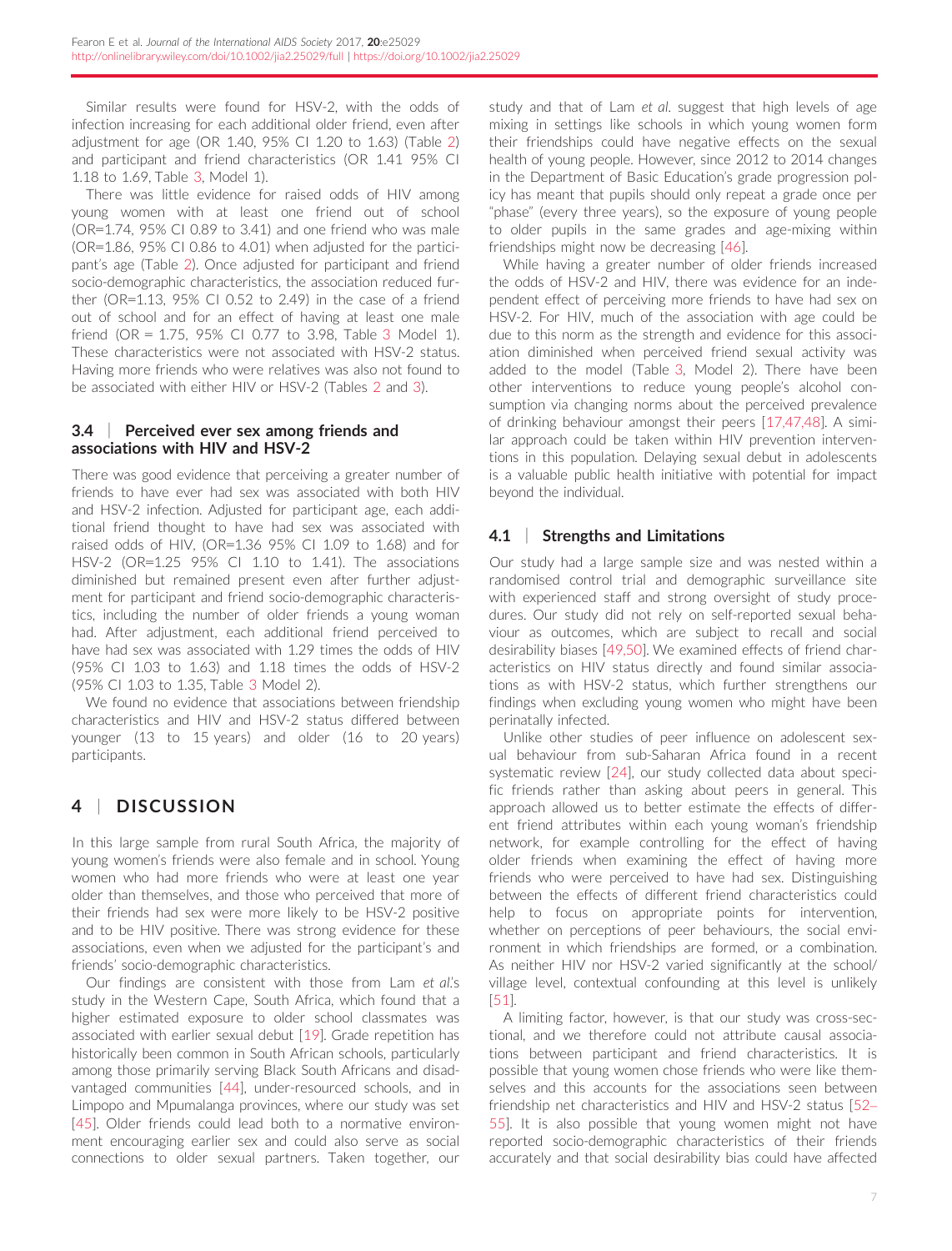<span id="page-9-0"></span>associations between perceived ever sex of friends and HSV-2 and HIV status.

#### 4.2 | Further research

Further research into young women's friendships in South Africa, including their formation and dissolution, stability, levels of intimacy, factors associated with status and reputation and their influence vis-à-vis parents/caregivers would further benefit the interpretation of our findings.

Some qualitative evidence suggests that sexually active young women risk disapproval from the community and even from young men as not conforming to standards of "good behaviour" [[20\]](#page-10-0). On the other hand, research among young women has found that material goods such as toiletries, cosmetics and fashionable clothing that can serve as a motivation for transactional sex were seen as important to avoid social exclusion by one's peers [\[56,57](#page-10-0)]. Collecting data to inform the whole connected network of friendships would help to disentangle these seemingly contradictory pressures by exploring associations between HIV risk behaviours and status/popularity, as indicated by centrality within the whole friendship network. Furthermore, an egocentric design allows examination of friend influence only over a "path length" of one, whereas a whole network would allow analysis of clustering of behaviours amongst friends, the extent to which individual young women might "bridge" across diverse normative clusters, and how this structural network position might mediate the influence of norms. Previous research has found some evidence that individuals could be influential on the behaviours of others up to three social connections away, which is not possible to examine egocentrically [\[58\]](#page-11-0). While there are ethical challenges to identifying friends in order to put together such a connected network [\[59,60](#page-11-0)], link-tracing network sampling methodologies that would not require participants to name alters in an interview could be promising [[61](#page-11-0)]. Distinguishing between peer influence and other possible explanations for the associations seen between friendship characteristics and HIV, as well as between perinatal and sexually transmitted HIV infections, would be facilitated by a longitudinal study design.

HIV prevention research among young women would benefit from assessing how interventions might influence friendship and social networks. Friendships could be investigated as possible mediators, or modifiers, of intervention effects [\[35](#page-10-0)]. An understanding of peer influence could also be used to improve the targeting of peer-driven and delivered HIV prevention programmes, as has been shown to be efficacious in antismoking [[62,63\]](#page-11-0), antisubstance use [\[64\]](#page-11-0) and sexual health promotion [[65\]](#page-11-0). Behaviour change interventions might benefit from targeting whole peer groups rather than individuals in isolation of their peers. These peer or friendship groups could be discerned and targeted via a peer-referral strategy [\[66,67\]](#page-11-0).

## 5 | CONCLUSIONS

Policies and programmes that lead to age mixing within young women's social environments and friendships, including within schools, could increase risk of HSV-2 and HIV. It may be beneficial for programmes to target norms of perceived sexual activity. We have suggested further research that could

additionally strengthen and interrogate our findings. We do not suggest that young women should pick and choose friends on the basis of their characteristics. Rather, our research should be interpreted to suggest that HIV prevention interventions and policies relating to young women should consider their impact on the composition of young women's social environments in which these friendships are formed.

#### AUTHORS ' AFFILIATIONS

<sup>1</sup>Department of Social and Environmental Health Research, London School of Hygiene and Tropical Medicine, London, UK; <sup>2</sup>Department of Social Science, UCL Institute of Education, University College London, London, UK; <sup>3</sup>Department of Epidemiology, Gillings School of Global Public Health, University of North Carolina, Chapel Hill, NC, USA; <sup>4</sup>Wits RHI, University of the Witwatersrand, Johannesburg, South Africa; <sup>5</sup>School of Health and Society, University of Wollongong, Wollongong, NSW, Australia; <sup>6</sup>Medical Research Council/Wits University Rural Public Health and Health Transitions Research Unit (Agincourt), School of Public Health, Faculty of Health Sciences, University of the Witwatersrand, Johannesburg, South Africa; <sup>7</sup>Centre for Global Health Research, Umeå University, Umeå, Sweden; <sup>8</sup>INDEPTH Network, Accra, Ghana; <sup>9</sup>Department of Pathology, Johns Hopkins University School of Medicine, Baltimore, MD, USA; <sup>10</sup>Division of Infectious Diseases, Johns Hopkins University School of Medicine, Baltimore, MD, USA; <sup>11</sup>Division of Intramural Research, National Institute of Allergy and Infectious Diseases, National Institutes of Health, Bethesda, MD, USA

#### COMPETING INTERESTS

No author has competing interests to declare.

#### AUTHOR CONTRIBUTIONS

EF and JRH conceived the project. EF conducted analyses, led interpretation, and manuscript writing, and was supervised by JRH and RDW. AEP, CM and KK are PI's of the HPTN 068 study and contributed to the study conception, interpretation and drafting of the manuscript. AS project managed the HPTN 068 study and contributed to the manuscript. FXGO was a site leader for the HPTN 068 study and contributed to the manuscript. SDM contributed to the interpretation of findings and to the final drafting of the manuscript. OL and EPM led laboratory analyses and contributed to the manuscript. All authors have read and approved the final manuscript.

#### FUNDING

EF was funded with a Bloomsbury Colleges PhD studentship with fieldwork funding from the London International Development Centre. This work was supported by Award Numbers UM1 AI068619 (HPTN Leadership and Operations Center), UM1AI068617 (HPTN Statistical and Data Management Center) and UM1AI068613 (HPTN Laboratory Center) from the National Institute of Allergy and Infectious Diseases, the National Institute of Mental Health and the National Institute on Drug Abuse of the National Institutes of Health. This work was also supported by NIMH R01 (R01MH087118) and the Carolina Population Center and its NIH Center grant (P2C HD050924). The content is solely the responsibility of the authors and does not necessarily represent the official views of the National Institutes of Health.

#### **REFERENCES**

1. Dellar RC, Dlamini S, Karim QA. Adolescent girls and young women: key populations for HIV epidemic control. J Int AIDS Soc. 2015;18(2 Suppl 1):19408.

2. Shisana O, Rehle T, Simbayi LC, Zuma K, Jooste S, Zungu N, et al. South African National HIV Prevalence, Incidence and Behaviour Survey, 2012. Cape Town: HSRC Press; 2014.

3. Pettifor AE, Rees HV, Kleinschmidt I, Steffenson AE, MacPhail C, Hlongwa-Madikizela L, et al. Young people's sexual health in South Africa: HIV prevalence and sexual behaviors from a nationally representative household survey. AIDS. 2005;19(14):1525–34.

4. Gupta GR, Parkhurst JO, Ogden JA, Aggleton P, Mahal A. Structural approaches to HIV prevention. Lancet. 2008;372(9640):764–75.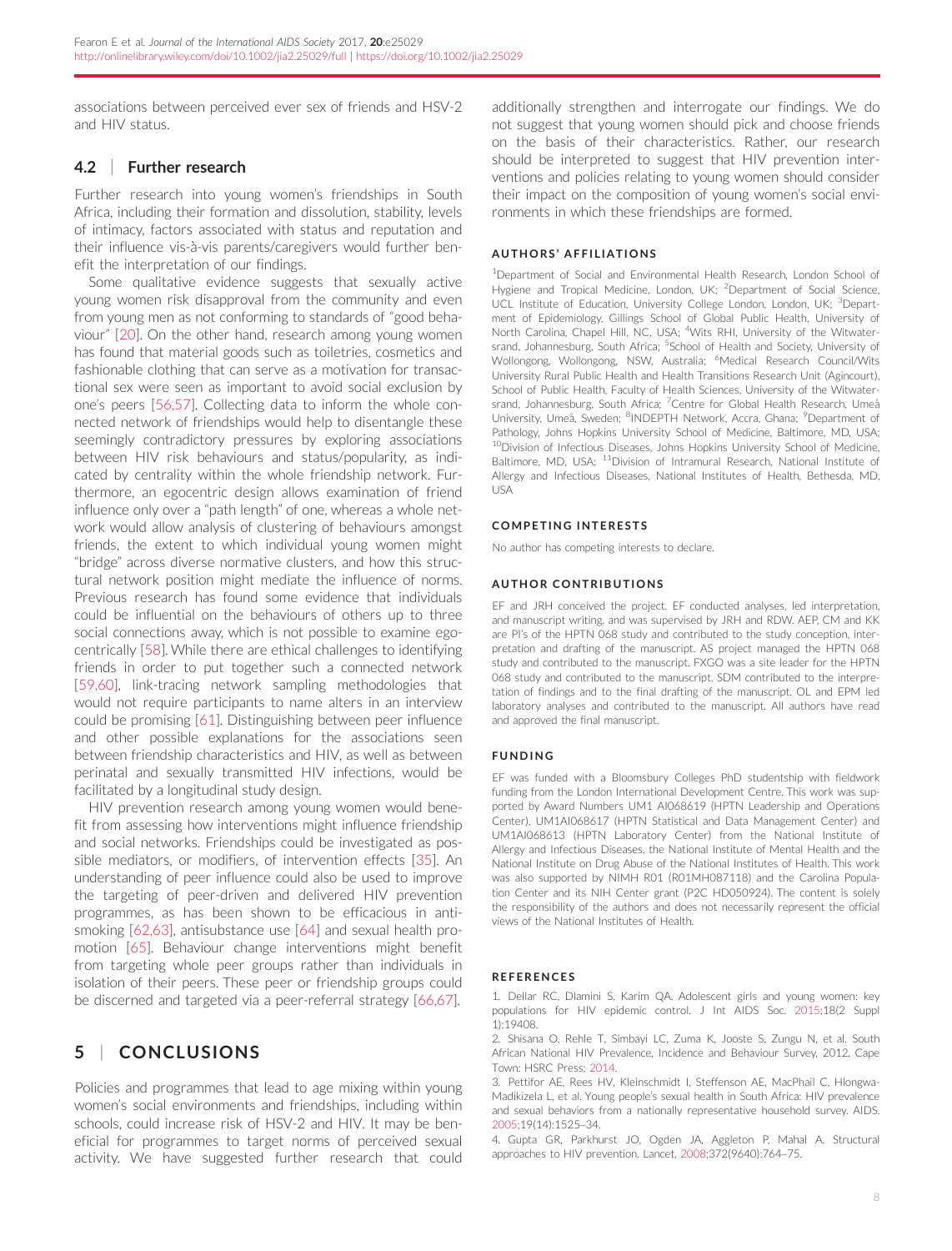<span id="page-10-0"></span>5. Pettifor AE, Levandowski BA, MacPhail C, Padian NS, Cohen MS, Rees HV. Keep them in school: the importance of education as a protective factor against HIV infection among young South African women. Int J Epidemiol. 2008;37(6):1266–73. 6. Harrison A, Smit J, Hoffman S, Nzama T, Leu C-S, Mantell J, et al. Gender, peer and partner influences on adolescent HIV risk in rural South Africa. Sex Health. 2012;9(2):178–86.

7. Pettifor A, Bekker LG, Hosek S, DiClemente R, Rosenberg M, Bull SS, et al. Preventing HIV among young people: research priorities for the future. J Acquir Immune Defic Syndr. 2013;63(Suppl 2):S155–60.

8. Hargreaves JR, Morison LA, Kim JC, Busza J, Phetla G, Porter JD, et al. Characteristics of sexual partnerships, not just of individuals, are associated with condom use and recent HIV infection in rural South Africa. AIDS Care. 2009;21 (8):1058–70.

9. Berndt TJ. Developmental changes in conformity to peers and parents. Dev Psychol. 1979;15(6):608–16.

10. Brown BB. Adolescents' relationships with peers. In: Lerner RM, Steinberg L, editors. Handbook of adolescent psychology. 2nd ed. Hoboken (NJ): John Wiley & Sons, Inc.; 2004. p. 363–94.

11. Steinberg L, Monahan KC. Age differences in resistance to peer influence. Dev Psychol. 2007;43(6):1531–43.

12. Ali MM, Dwyer DS. Estimating peer effects in sexual behavior among adolescents. J Adolesc. 2011;34(1):183–90.

13. Prinstein MJ, Meade CS, Cohen GL. Adolescent oral sex, peer popularity, and perceptions of best friends' sexual behavior. J Pediatr Psychol. 2003;28(4):243–9. 14. Sieving RE, Eisenberg ME, Pettingell S, Skay C. Friends' influence on adolescents' first sexual intercourse. Perspect Sex Reprod Health. 2006;38(1):13–9. 15. Billy JO, Udry JR. The influence of male and female best friends on adoles-

cent sexual behavior. Adolescence. 1985;20(77):21–32. 16. Brown BB, Bakken JP, Ameringer SW, Mahon SD. A comprehensive concep-

tualization of the peer influence process in adolescence. In: Prinstein MJ, Dodge KA, editors. Understanding peer influence in children and adolescents. New York (NY): The Guilford Press; 2008. p. 17–44.

17. Perkins HW, Haines MP, Rice R. Misperceiving the college drinking norm and related problems: a nationwide study of exposure to prevention information, perceived norms and student alcohol misuse. J Stud Alcohol. 2005;66(4):470–8.

18. Perkins JM, Perkins HW, Craig DW. Misperceptions of peer norms as a risk factor for sugar-sweetened beverage consumption among secondary school students. J Am Diet Assoc. 2010;110(12):1916–21.

19. Lam D, Marteleto LJ, Ranchhod V. The influence of older classmates on adolescent sexual behavior in Cape Town, South Africa. Stud Fam Plann. 2013;44(2):147–67. 20. Harrison A. Hidden love: sexual ideologies and relationship ideals among rural South African adolescents in the context of HIV/AIDS. Cult Health Sex. 2008;10(2):175–89.

21. Goodreau SM, Kitts JA, Morris M. Birds of a feather, or friend of a friend? Using exponential random graph models to investigate adolescent social networks. Demography. 2009;46(1):103–25. Epub 2009/04/08.

22. MacPhail C, Campbell C. 'I think condoms are good but, aai, I hate those things': condom use among adolescents and young people in a Southern African township. Soc Sci Med. 2001;52(11):1613–27.

23. Selikow T-A, Ahmed N, Flisher AJ, Mathews C, Mukoma W. I am not "umqwayito": a qualitative study of peer pressure and sexual risk behaviour among young adolescents in Cape Town, South Africa. Scand J Public Health. 2009;37:107–12.

24. Fearon E, Wiggins RD, Pettifor AE, Hargreaves JR. Is the sexual behaviour of young people in sub-Saharan Africa influenced by their peers? A systematic review Soc Sci Med. 2015;146:62–74.

25. HPTN 068: Effects of Cash Transfer for the Prevention of HIV in Young South African Women. HIV Prevention Trials Network; 2011 [cited 12 June 2015]; Available from: [http://www.hptn.org/research\\_studies/hptn068.asp](http://www.hptn.org/research_studies/hptn068.asp)

26. Pettifor A, MacPhail C, Selin A, Gomez-Olive FX, Hughes J, Wagner R, et al. HPTN 068 conditional cash transfer to prevent HIV infection among young women in South Africa: results of a randomized controlled trial. IAS 2015; July 21, 2015; Vancouver, Canada; 2015.

27. Kahn K, Collinson MA, Gomez-Olive FX, Mokoena O, Twine R, Mee P, et al. Profile: Agincourt health and socio-demographic surveillance system. Int J Epidemiol. 2012;41(4):988–1001.

28. Gomez-Olive FX, Angotti N, Houle B, Klipstein-Grobusch K, Kabudula C, Menken J, et al. Prevalence of HIV among those 15 and older in rural South Africa. AIDS Care. 2013;25:1122–8.

29. Langhaug LF, Cheung YB, Pascoe SJ, Chirawu P, Woelk G, Hayes RJ, et al. How you ask really matters: randomised comparison of four sexual behaviour questionnaire delivery modes in Zimbabwean youth. Sex Transm Infect. 2011;87(2):165–73. 30. Valente T. Social networks and health: models, methods and applications. Oxford: Oxford University Press; 2010.

31. Gyarmathy VA, Neaigus A. The effect of personal network exposure on injecting equipment sharing among IDUs in Budapest, Hungary. Connections. 2006;27(1):25–38.

32. Valente TW. Network models of the diffusion of innovations. Cresskill (NJ): Hampton Press; 1995.

33. Valente TW, Fujimoto K, Soto D, Ritt-Olson A, Unger JB. A comparison of peer influence measures as predictors of smoking among predominately hispanic/latino high school adolescents. J Adolesc Health. 2013;52(3):358–64.

34. Rao JNK, Scott AJ. On chi-squared tests for multiway contingency tables with cell proportions estimated from survey data. Ann Stat. 1984;12(1):46–60. 35. Brook DW, Morojele NK, Zhang C, Brook JS. South African adolescents: pathways to risky sexual behavior. AIDS Educ Prev. 2006;18(3):259–72.

36. Lowenthal ED, Bakeera-Kitaka S, Marukutira T, Chapman J, Goldrath K, Ferrand RA. Perinatally acquired HIV infection in adolescents from sub-Saharan Africa: a review of emerging challenges. Lancet Infect Dis. 2014;14(7):627–39.

37. Ferrand RA, Munaiwa L, Matsekete J, Bandason T, Nathoo K, Ndhlovu CE, et al. Undiagnosed HIV infection among adolescents seeking primary health care in Zimbabwe. Clin Infect Dis. 2010;51(7):844–51.

38. Marston M, Becquet R, Zaba B, Moulton LH, Gray G, Coovadia H, et al. Net survival of perinatally and postnatally HIV-infected children: a pooled analysis of individual data from sub-Saharan Africa. Int J Epidemiol. 2011;40(2):385–96.

39. Walker AS, Mulenga V, Sinyinza F, Lishimpi K, Nunn A, Chintu C, et al. Determinants of survival without antiretroviral therapy after infancy in HIV-1 infected Zambian children in the CHAP Trial. J Acquir Immune Defic Syndr. 2006;42(5):637–45.

40. Ferrand RA, Corbett EL, Wood R, Hargrove J, Ndhlovu CE, Cowan FM, et al. AIDS among older children and adolescents in Southern Africa: projecting the time course and magnitude of the epidemic. AIDS. 2009;23 (15):2039–46.

41. Eaton JW, Garnett GP, Takavarasha FR, Mason PR, Robertson L, Schumacher CM, et al. Increasing adolescent HIV prevalence in Eastern Zimbabwe– evidence of long-term survivors of mother-to-child transmission? PLoS ONE. 2013;8(8):e70447.

42. Abdool-Karim Q, Abdool-Karim SS. The evolving HIV epidemic in South Africa. Int J Epidemiol. 2002;31(1):37–40.

43. Eleventh National HIV Survey of Women Attending Antenatal Clinics of the Public Health Services. Pretoria, South Africa: Department of Health; 2001.

44. Lam D, Ardington C, Leibbrandt M. Schooling as a lottery: racial differences in school advancement in urban South Africa. J Dev Econ. 2011;95(2):121–36.

45. Access to Education: technical report of the National Household Survey. Johannesburg, South Africa: Centre for Applied Legal Studies Social Surveys Africa; 2009. 46. Education NDoB. National Policy Pertaining to the Programme and Promotion Requirements of the National Curriculum Statement Grades R-12. Pretoria,

Republic of South Africa; 2013. 47. Schroeder CM, Prentice DA. Exposing pluralistic ignorance to reduce alcohol use among college students. J Appl Soc Psychol. 1998;28(23):2150–80.

48. Reid AE, Carey KB. Interventions to reduce college student drinking: state of the evidence for mechanisms of behavior change. Clin Psychol Rev. 2015;40:213–24.

49. Buve A, Lagarde E, Carael M, Rutenberg N, Ferry B, Glynn JR, et al. Interpreting sexual behaviour data: validity issues in the multicentre study on factors determining the differential spread of HIV in four African cities. AIDS. 2001;15 (Suppl 4):S117–26.

50. Cowan FM, Langhaug LF, Mashungupa GP, Nyamurera T, Hargrove J, Jaffar S, et al. School based HIV prevention in Zimbabwe: feasibility and acceptability of evaluation trials using biological outcomes. AIDS. 2002;16(12):1673–8.

51. Cohen-Cole E, Fletcher JM. Is obesity contagious? Social networks vs. environmental factors in the obesity epidemic. J Health Econ. 2008;27(5):1382–7.

52. Go MH, Green HD Jr, Kennedy DP, Pollard M, Tucker JS. Peer influence and selection effects on adolescent smoking. Drug Alcohol Depend. 2010;109 (1–3):239–42.

53. Ennett ST, Bauman KE. The contribution of influence and selection to adolescent peer group homogeneity: the case of adolescent cigarette smoking. J Pers Soc Psychol. 1994;67(4):653–63.

54. Mercken L, Steglich C, Sinclair P, Holliday J, Moore L. A longitudinal social network analysis of peer influence, peer selection, and smoking behavior among adolescents in British schools. Health Psychol. 2012;31(4):450–9.

55. Mercken L, Snijders TA, Steglich C, Vertiainen E, de Vries H. Smoking-based selection and influence in gender-segregated friendship networks: a social network analysis of adolescent smoking. Addiction. 2010;105(7):1280–9.

56. Luke N. Age and economic asymmetries in the sexual relationships of adolescent girls in sub-Saharan Africa. Stud Fam Plann. 2003;34(2):67–86.

57. Zembe YZ, Townsend L, Thorson A, Ekstrom AM. "Money talks, bullshit walks" interrogating notions of consumption and survival sex among young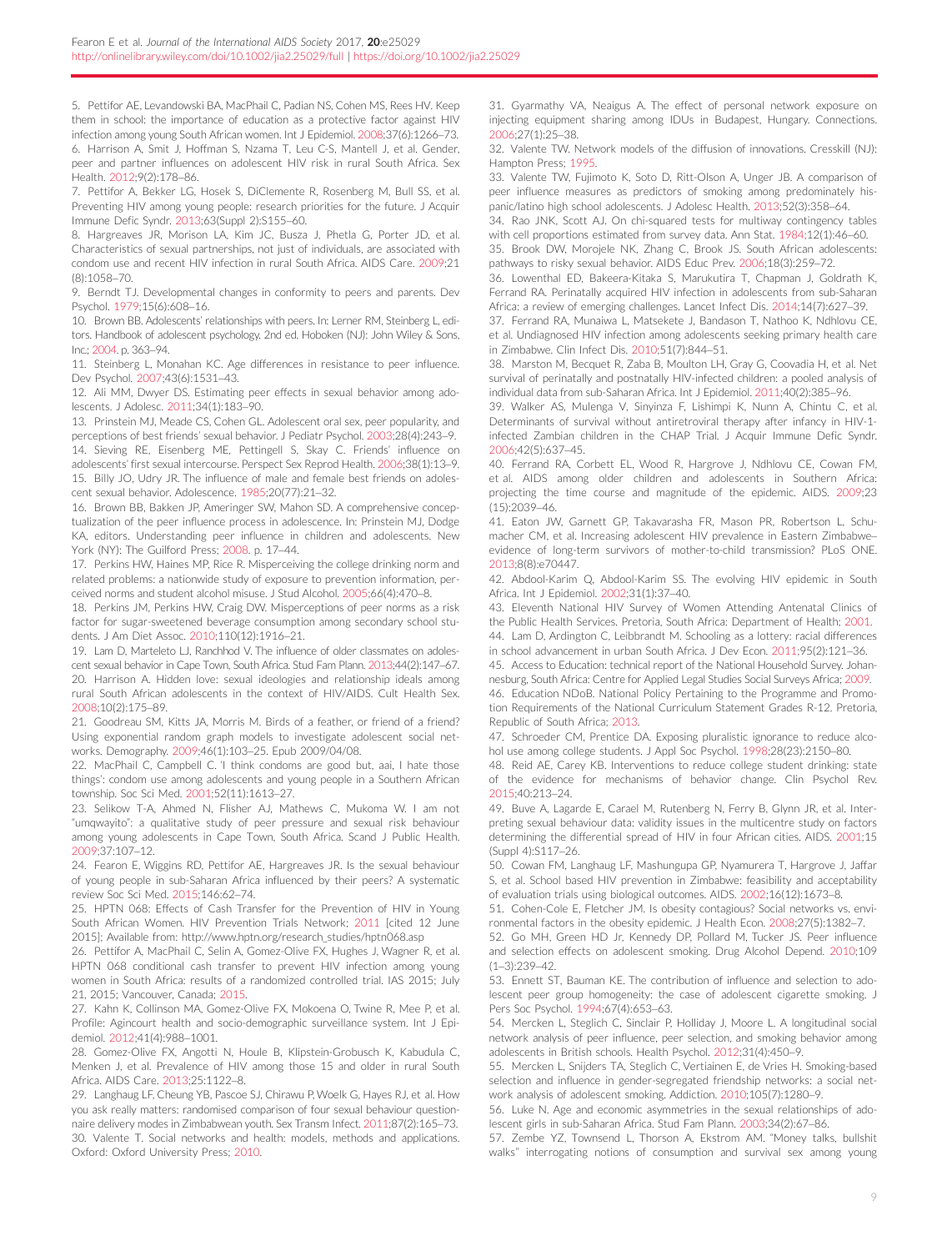<span id="page-11-0"></span>women engaging in transactional sex in post-apartheid South Africa: a qualitative enquiry. Global Health. 2013;9:28.

58. Christakis NA, Fowler JH. The spread of obesity in a large social network over 32 years. N Engl J Med. 2007;357(4):370–9.

59. Kadushin C. Who benefits from network analysis: ethics of social network research. Soc Networks. 2005;27(2):139–53.

60. Harris JK. Consent and confidentiality: exploring ethical issues in public health social network research. Connections. 2008;28(2):81–96.

61. Pattison P, Robins G, Snijders TAB, Wang P. Conditional estimation of exponential random graph models from snowball sampling designs. J Math Psychol. 2013;57(6):284–96.

62. Campbell R, Starkey F, Holliday J, Audrey S, Bloor M, Parry-Langdon N, et al. An informal school-based peer-led intervention for smoking prevention in adolescence (ASSIST): a cluster randomised trial. Lancet. 2008;371(9624):1595–602.

63. Starkey F, Audrey S, Holliday J, Moore L, Campbell R. Identifying influential young people to undertake effective peer-led health promotion: the example of A Stop Smoking In Schools Trial (ASSIST). Health Educ Res. 2009;24(6):977–88. 64. Valente TW, Ritt-Olson A, Stacy A, Unger JB, Okamoto J, Sussman S. Peer acceleration: effects of a social network tailored substance abuse prevention program among high-risk adolescents. Addiction. 2007;102(11):1804–15.

65. Kelly JA, Murphy DA, Sikkema KJ, McAuliffe TL, Roffman RA, Solomon LJ, et al. Randomised, controlled, community-level HIV-prevention intervention for sexual-risk behaviour among homosexual men in US cities. Community HIV Prevention Research Collaborative. Lancet. 1997;350(9090):1500–5.

66. Minnis AM, vanDommelen-Gonzalez E, Luecke E, Cheng H, Dow W, Bautista-Arredondo S, et al. Social network recruitment for Yo Puedo: an innovative sexual health intervention in an underserved urban neighborhood-sample and design implications. J Prim Prev. 2015;36(1):51–64.

67. Amirkhanian YA, Kelly JA, Takacs J, McAuliffe TL, Kuznetsova AV, Toth TP, et al. Effects of a social network HIV/STD prevention intervention for MSM in Russia and Hungary: a randomized controlled trial. AIDS. 2015;29(5):583–93.

68. Pufall EL, Nyamukapa C, Eaton JW, Campbell C, Skovdal M, Munyati S, et al. The impact of HIV on children's education in eastern Zimbabwe. AIDS Care. 2014;26(9):1136–43.

69. Ncama BP, McInerney PA, Bhengu BR, Corless IB, Wantland DJ, Nicholas PK, et al. Social support and medication adherence in HIV disease in KwaZulu-Natal, South Africa. Int J Nurs Stud. 2008;45(12):1757–63.

70. Cluver L. Peer group support intervention reduces psychological distress in AIDS orphans. Evid-Based Ment Health. 2009;12(4):120.

71. Cluver L, Bowes L, Gardner F. Risk and protective factors for bullying victimization among AIDS-affected and vulnerable children in South Africa. Child Abuse Negl. 2010;34(10):793–803.

## ADDITIONAL FILES

#### ADDITIONAL FILE 1. POSSIBLE PERINATAL HIV INFECTIONS

Additional analyses to investigate the possibility that some HIV infections were due to perinatal infection rather than sexual transmission, which supports their exclusion from the main analyses.

## BACKGROUND

It was possible that some young women aged 13 to 20 might have HIV not acquired through sexual transmission but through perinatal or breastfeeding transmission from their mothers (vertical transmission). Young women aged 13 to 20 in 2011/ 2012 would have been born between 1991 and 1999, years of rising incidence of HIV in South Africa and before availability of antiretrovirals for prevention of vertical transmission from mothers to their children in this population [[42](#page-10-0)]. As discussed in the main part of this paper, there is recent evidence that a larger proportion of children infected with HIV might have survived into adolescence than previously thought, even without access to ART earlier in their childhoods.

Our hypotheses concerning the role of friendships in HIV risk all posited that friend characteristics were associated with HIV via sexual behaviour or partnership characteristics. If some proportion of young women who were HIV positive did not acquire the infection sexually the estimates for the associations between friend characteristics and HIV could be biased, mostly likely downward.

We therefore sought to separate out those young women who had acquired HIV through sexual transmission and those who had been infected via MTCT (mother to child transmission).

#### **Methods**

We did not have means of knowing with certainty which young women might have been infected via MTCT. However, there were 36/76 young women who were HIV positive and who reported never having had sex. While it is possible that ever sex was under-reported, the study did not have other data to determine non-sexual HIV infection.

We first compared the socio-demographic characteristics of young women who were HIV positive by whether or not they reported ever having had sex and used  $\chi^2$  tests and t tests to examine whether there was statistical evidence for differences. Young women who were vertically infected were expected to be more likely to be double or single orphans (via mother's infection) and younger. If they had been HIV positive for most of their lives they were also expected to be more likely to have had interrupted schooling and therefore to have been in a lower school grade for their age.

We then compared the associations observed between participant and friend characteristics and HIV including all young women (n=2326), and excluding those who were HIV positive but reported never having had sex (n=2290). We also compared the findings of these models to those examining the association between friendship characteristics and participant ever sex and participant HSV-2 status. Risk of being HSV-2 positive was hypothesised to share similar causal pathways and to have similar patterns of associations with sexually acquired HIV, but not non-sexually acquired HIV.

## RESULTS

#### Characteristics of HIV-positive participants by reported ever sex

There were 36/76 (47.4%) of young women who were HIV positive but reported never having had sex, (Table 4). Comparing these young women with those who were HIV positive but who did report ever having had sex, those reporting never sex were less likely to be HSV-2 positive (8.3% compared to 37.5%,  $p = 0.003$ ). Those reporting never sex were also younger (mean age =15.0 rather than 17.4,  $p < 0.001$ ) and in lower school grades (58.3% in Grade 8 compared to 5.0%,  $p < 0.001$ ). There was little evidence for a difference between groups by father's education or household socio-economic position, but young women who were HIV positive and reporting never sex tended to have higher educated mothers (8.3% had no school compared to 20.0% of those who reported ever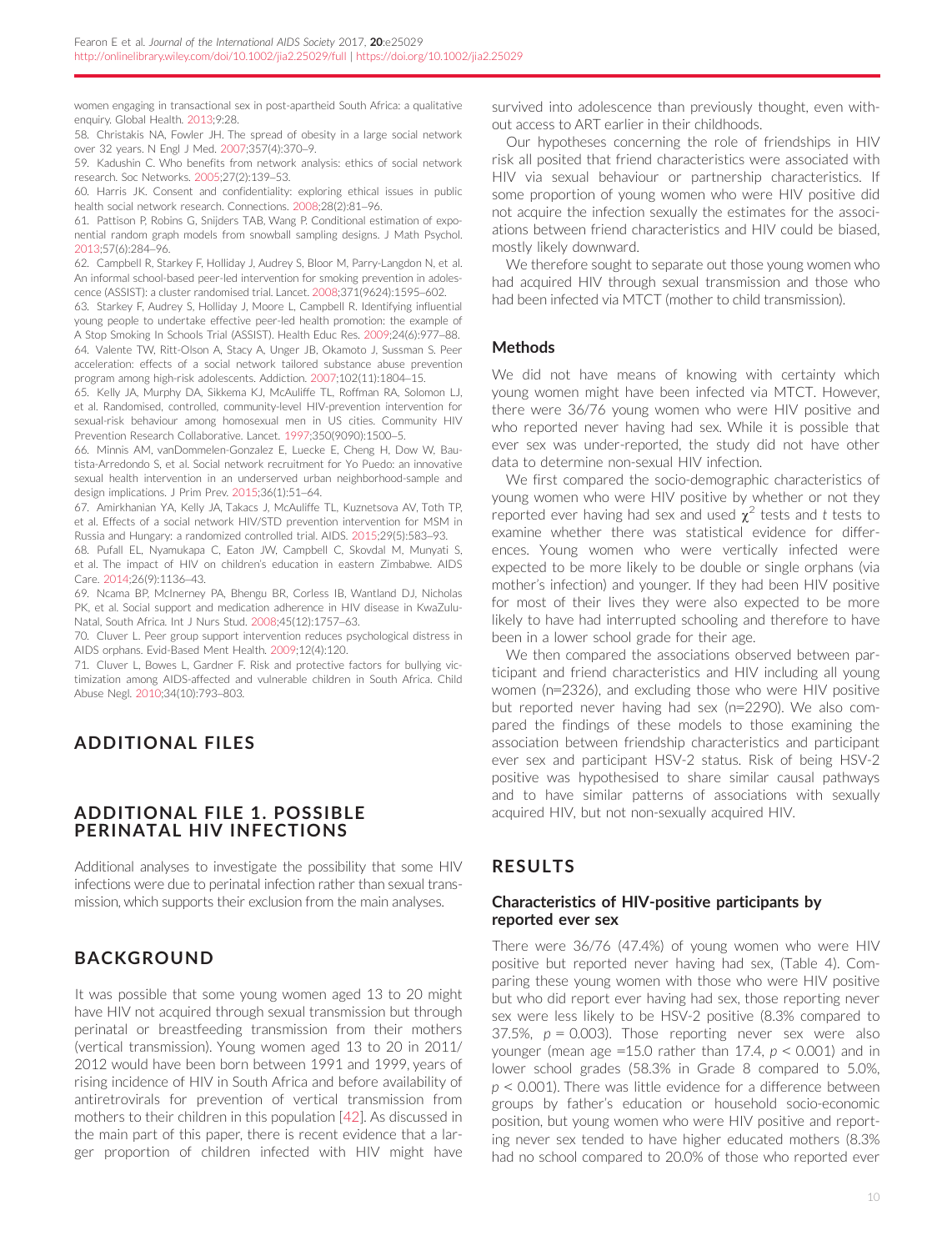sex). While there was a higher proportion of young women who were HIV positive and reported ever having had sex who had both parents alive (55.0% vs. 44.4% who reported never having had sex) and more of those reporting never sex were double orphans (25.0% vs. 15.0%), there was little evidence that the difference in orphanhood status was more than might be expected by chance  $(p = 0.706)$ .

#### Associations between HIV and friendship characteristics amongst all HIV-positive young women

When including all young women in the analyses (n=2326), the strength of associations between HIV and young women's socio-demographic characteristics and those of their friends with HIV reduced compared to when positive young women reporting never sex were excluded (OR=1.31, 95% CI 1.15 to 1.49 compared to OR=1.89, 95% CI 1.57 to 2.28 excluding HIV-positive young women reporting never sex, Table 5). There was a much strengthened association with school grade, whereby being HIV positive were less likely to be in grades 9, 10 and 11, even adjusted for age and other characteristics. Orphanhood status was also associated with HIV, such that young women for whom both parents had died had 4.67 times the odds (95% CI 2.48 to 8.78) of being HIV positive compared to young women for whom both parents were alive. When excluding the young women who reported never having had sex but who were HIV positive, the strength of this association reduced (OR=2.78, 95% CI 1.08 to 7.20)

Including all young women, there was still strong evidence for an association between friendship characteristics and HIV, but these associations differed from when HIV-positive young women reporting never sex were excluded. Evidence for association between HIV and each friend at least one year older diminished to OR=1.11, 95% CI 0.92 to 1.34) and weakened considerably for each friend perceived to have had sex reduced to OR=1.03 (95% CI 0.96 to 1.11) from 1.36 (95% CI 1.09 to 1.68). Instead, there was strengthened evidence that young women with at least one friend out of school (OR=2.15, 95% CI 1.31 to 3.54) and at least one male friend (OR=1.93, 95% CI 1.11 to 3.37) were more likely to be HIV positive.

## **DISCUSSION**

Compared to HIV-positive participants reporting ever having had sex, those reporting never sex were less likely to be HSV-2 positive, younger and in a lower grade at school, though not more likely to be orphans.

When including all HIV-positive women, associations between participant characteristics and HIV status changed such that associations with age weakened and associations with being in a lower grade for age and with having neither parent alive emerged and strengthened respectively. Associations were more to similar to those seen with HSV-2 (Tables [2](#page-6-0) and [3](#page-7-0)), a sexually transmitted infection, when excluding HIV-positive young women who reported never having had sex.

Young women who were perinatally infected would have been HIV positive for longer and would be more likely to have been ill enough to have missed or interrupted their schooling and so might be more likely to be in a lower grade for their age, although this has also been found to be a result of orphanhood [[68](#page-11-0)]. It is more likely that they would be younger and that their own parents would have died than young women who acquire HIV as a sexually transmitted infection. That these factors were not associated with HSV-2 infection lends further support to interpreting these young women as perinatally infected.

It is likely that long-term HIV infection would affect a young woman's friendships. Cross-sectional associations could reflect this, leading to different results when including the possibly perinatally infected young women. It is plausible that young women who had been HIV infected for a long time might be excluded from the predominantly female, in-school friendship network and thus more likely to have male and out-of-school friends instead. However, it is possible that the improved evidence for these associations related partly to differences in power between models including and excluding HIV-positive girls reporting never having had sex. It would not be appropriate to draw conclusions about this pathway from the data we have, but this is an area for further exploration, given the importance of social support for HIV-positive adolescents [[69](#page-11-0)–[71\]](#page-11-0).

## CONCLUSIONS

While recognising that there is likely to be bias in the reporting of ever sex, and that we are unable to distinguish perinatal from sexually transmitted HIV infections with certainty, our findings are consistent with the idea that many of the young women who were HIV positive yet reported never having had sex were indeed not sexually infected. When investigating the role of friendships on the causal pathways related to sexual transmission we therefore decided that it was most appropriate to exclude these young women from primary HIV analyses.

Table 4. Characteristics of HIV-positive participants by whether they report ever having had sex, n=76

|                             |    | HIV-positive reporting never sex, $n=36$ |    | HIV-positive, reporting ever sex, $n=40$ |         |
|-----------------------------|----|------------------------------------------|----|------------------------------------------|---------|
| Participant characteristics | n  | %                                        | n  | %                                        | p value |
| HSV2 status                 |    |                                          |    |                                          |         |
| Negative                    | 33 | 91.7                                     | 25 | 62.5                                     | 0.003   |
| Positive                    |    | 8.3                                      | 15 | 37.5                                     |         |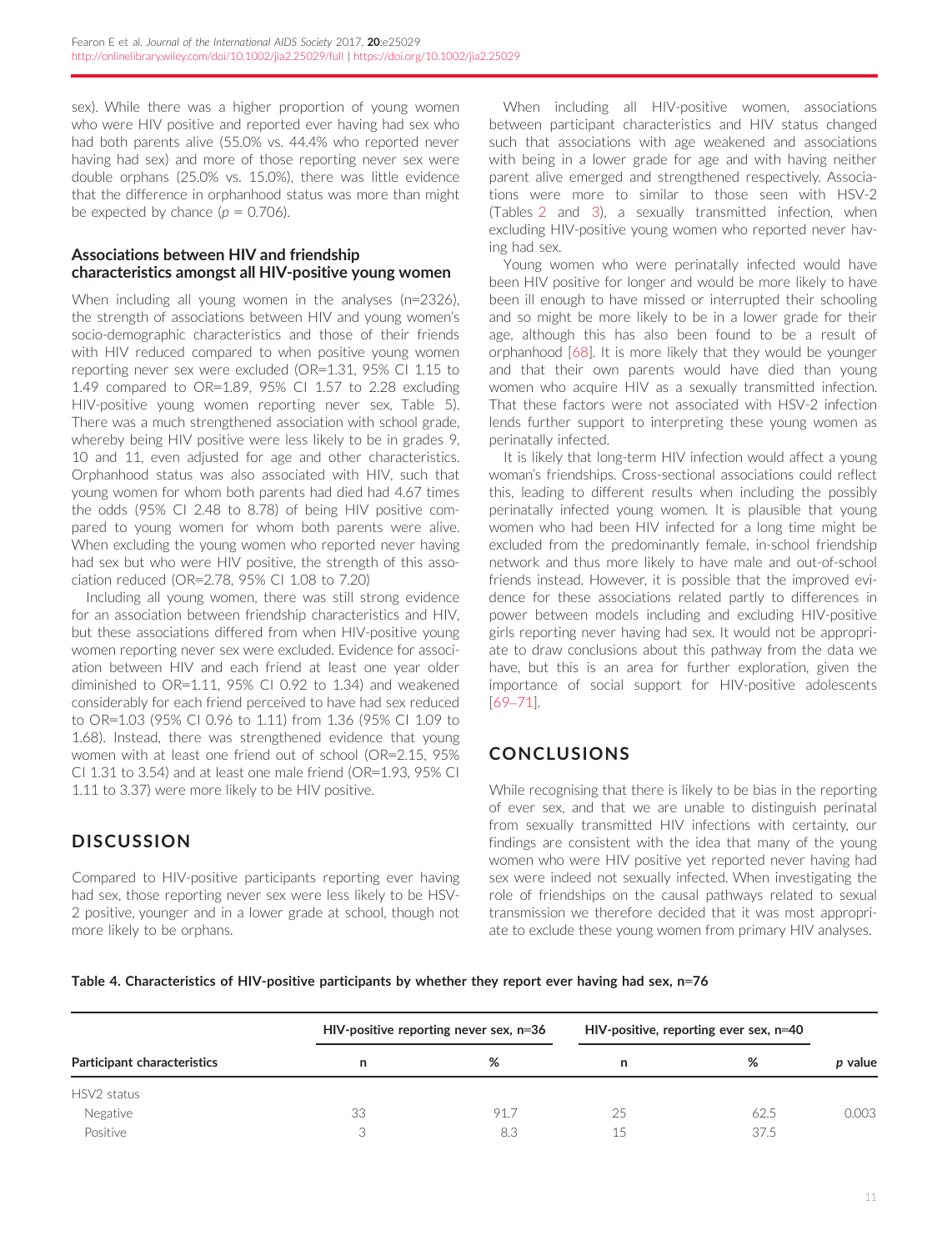#### Table 4. (Continued)

|                                     |                | HIV-positive reporting never sex, n=36 |                | HIV-positive, reporting ever sex, n=40 |         |
|-------------------------------------|----------------|----------------------------------------|----------------|----------------------------------------|---------|
| Participant characteristics         | n              | $\%$                                   | n              | $\%$                                   | p value |
| Age in years                        | 15.0           | (mean)                                 | 17.4           | (mean)                                 | < 0.001 |
| School grade                        |                |                                        |                |                                        |         |
| 8                                   | 21             | 58.3                                   | $\sqrt{2}$     | 5.0                                    | < 0.001 |
| 9                                   | 6              | 16.7                                   | 8              | 20.0                                   |         |
| 10                                  | 5              | 13.9                                   | 11             | 27.5                                   |         |
| 11                                  | $\overline{4}$ | 11.1                                   | 19             | 47.5                                   |         |
| Orphanhood                          |                |                                        |                |                                        |         |
| Both parents alive                  | 16             | 44.4                                   | 22             | 55.0                                   | 0.706   |
| Mother only alive                   | 8              | 22.2                                   | 9              | 22.5                                   |         |
| Father only alive                   | 3              | 8.3                                    | 3              | 7.5                                    |         |
| Neither parent alive                | 9              | 25.0                                   | 6              | 15.0                                   |         |
| Household SEP                       |                |                                        |                |                                        |         |
| First quintile (lowest)             | 9              | 25.0                                   | 10             | 25.0                                   | 0.915   |
| Second                              | 6              | 16.7                                   | 7              | 17.5                                   |         |
| Third                               | 7              | 19.4                                   | 6              | 15.0                                   |         |
| Fourth                              | 7              | 19.4                                   | 11             | 27.5                                   |         |
| Fifth                               | 7              | 19.4                                   | 6              | 15.0                                   |         |
| Mother's education                  |                |                                        |                |                                        |         |
| No school                           | 3              | 8.3                                    | 8              | 20.0                                   | 0.027   |
| Attended primary but not completed  | 9              | 25.0                                   | 13             | 32.5                                   |         |
| Completed primary, some high school | 7              | 19.4                                   | 10             | 25.0                                   |         |
| Completed high school               | 15             | 41.7                                   | $\overline{4}$ | 10.0                                   |         |
| Do not know                         | 2              | 5.6                                    | 5              | 12.5                                   |         |
| Father's education                  |                |                                        |                |                                        |         |
| No school                           | 6              | 16.7                                   | 8              | 20.0                                   | 0.832   |
| Attended primary but not completed  | 6              | 16.7                                   | 6              | 15.0                                   |         |
| Completed primary, some high school | 3              | 8.3                                    | 5              | 21.5                                   |         |
| Completed high school               | 14             | 38.9                                   | 11             | 27.5                                   |         |
| Do not know                         | $\overline{7}$ | 19.4                                   | 10             | 25.0                                   |         |

Table 5. Associations between participant and friendship characteristics when excluding HIV-positive young women and reporting never sex (n=2290) and when including all young women (n=2326), adjusted for participant age

|                             |           |      |        | Excluding those HIV positive reporting never sex, n=2290 |           |      |        | Including all young women, $n=2326$ |
|-----------------------------|-----------|------|--------|----------------------------------------------------------|-----------|------|--------|-------------------------------------|
|                             | <b>OR</b> |      | 95% CI | p value                                                  | <b>OR</b> |      | 95% CI | p value                             |
|                             |           |      |        |                                                          |           |      |        |                                     |
| Each additional year in age | 1.89      | 1.57 | 2.28   | < 0.001                                                  | 1.31      | 1.15 | 1.49   | < 0.001                             |
| School grade                |           |      |        |                                                          |           |      |        |                                     |
| 8                           | 1.00      |      |        | 0.618                                                    | 1.00      |      |        | 0.005                               |
| 9                           | 2.11      | 0.44 | 10.18  |                                                          | 0.39      | 0.19 | 0.78   |                                     |
| 10                          | 1.32      | 0.27 | 6.45   |                                                          | 0.27      | 0.13 | 0.57   |                                     |
| 11                          | 1.84      | 0.38 | 9.07   |                                                          | 0.36      | 0.17 | 0.80   |                                     |